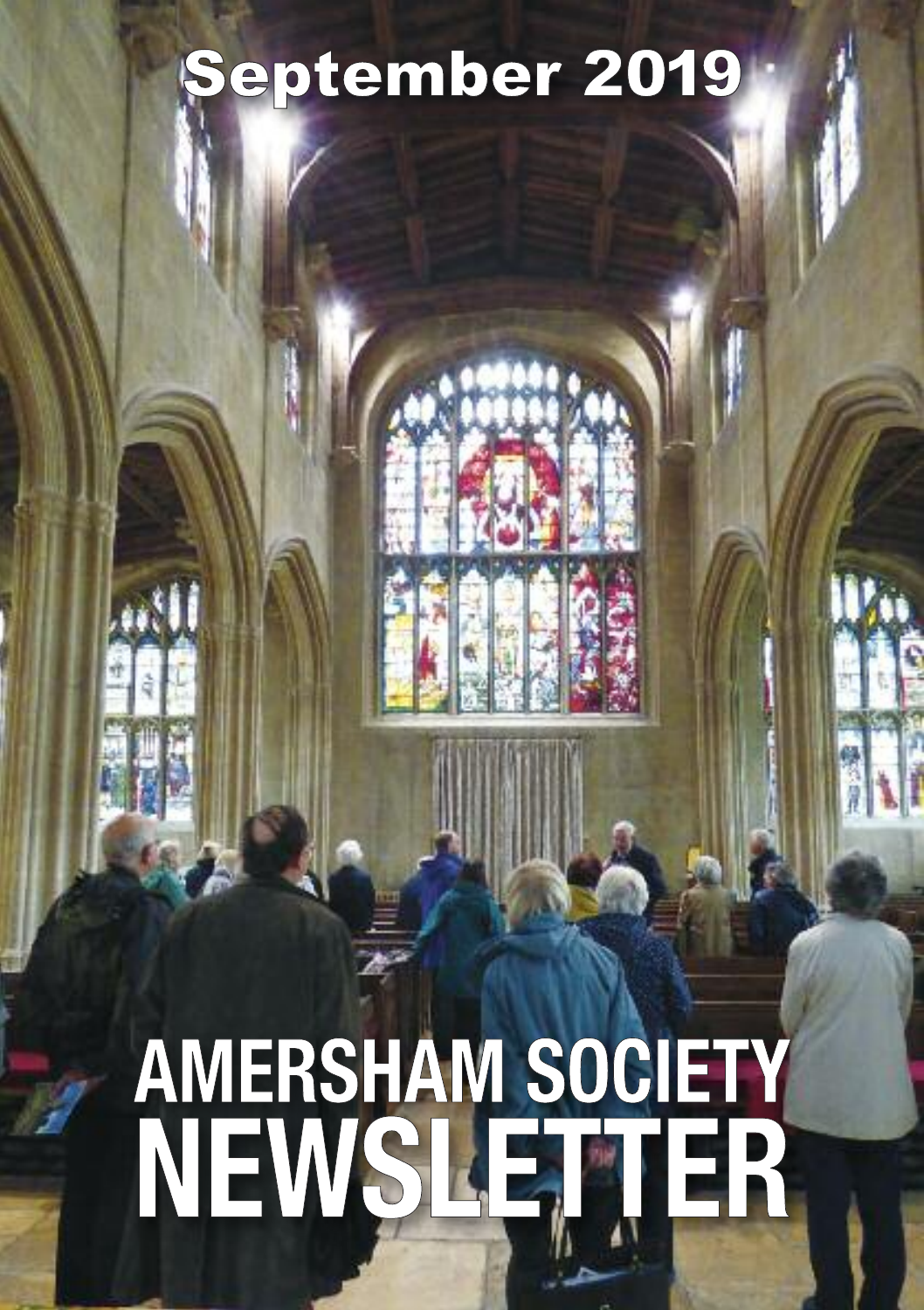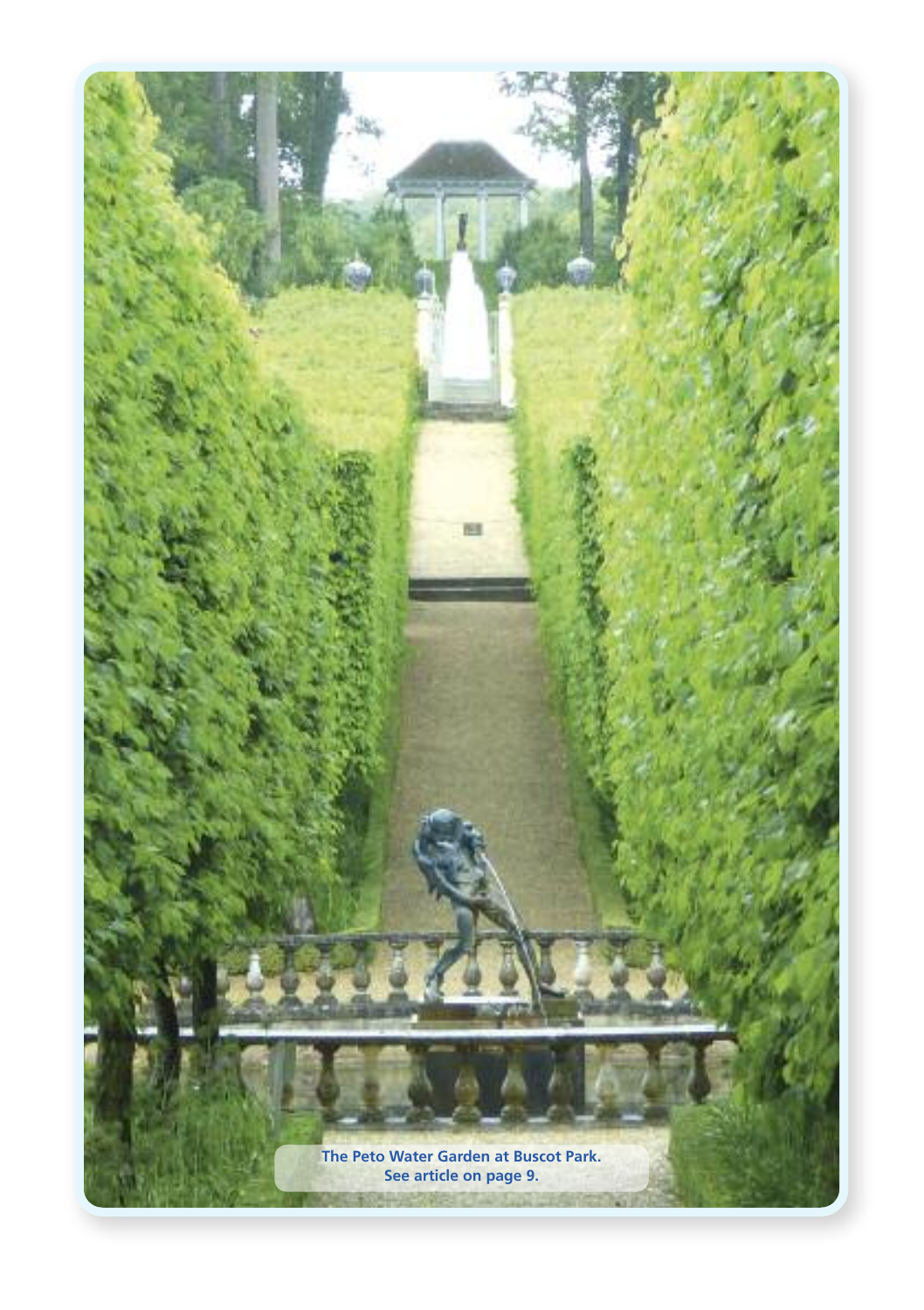### **CONTENTS**

- 02 **Annual Report from the Chair for the AGM**
- 05 **The Annual General Meeting 30th October** Agenda and Request for Committee Nominations

### 06 **The London Cage**

 A talk about the secret wartime interrogation centre in central London by historian Dr Helen Fry

### 09 **Amersham Society Annual Outing**

 to Fairford in Gloucestershire and Buscot Park in Oxfordshire. Report on the annual outing and photos by John Suckling

- 12 **An Heirloom Comes Home** Article by Barnaby Tyrwhitt-Drake about his Great, Great Grandfather
- 16 **Mottes, Moats and Castles** Report on the talk by archaeologist Mike Farley
- 18 **The Cottage that Richard Shepherd Built** Article by Dr Peter Borrows
- 22 **More Graffiti in Old Amersham** Article by Dr Peter Borrows
- 24 **Museum News**
- 28 **Amersham Society Summer Garden Party**

Cover and inside cover photograph by John Suckling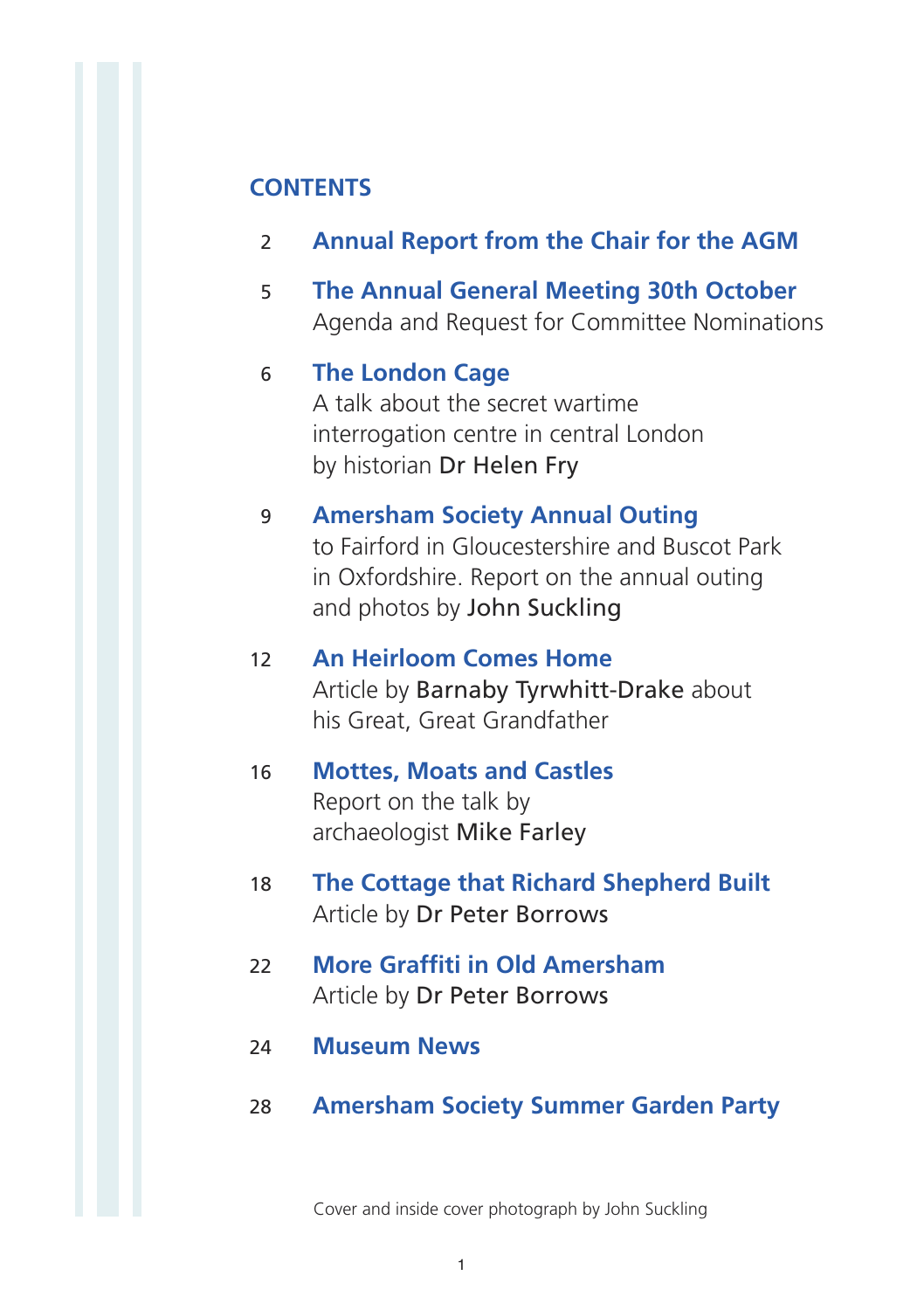### **Annual Report** from the **Chair** for the **AGM**

The September Newsletter and the approach of autumn traditionally give your Committee and Chair an opportunity to review the Society activities over the past year, to consider changes that will or might affect the Old Town and to look at the wider picture in our district and County. It also provides an important opportunity to remind members about the AGM.

#### **Annual General Meeting**

The AGM is due to take place on Wednesday 30th October at 7.30pm at the Kings Chapel in Amersham High Street. Doors will open at 7.00pm and the Meeting will start at 7.30pm. A copy of the Agenda is on page 5. We hope that as many members as possible will come to the Meeting. We also hope that among those members attending there will be some of you willing to join the Committee and help share the work. Please do not be overly modest.

Since the AGM last year the five members of the committee elected to stand at that meeting and the additional member who joined us in January this year have continued to run <sup>a</sup> busy and enjoyable programme, maintaining our core activities while at the same time keeping in touch as much as possible with other local organisations, particularly the Museum, the Town Council, Old Amersham Business Association (OABA) and SERCO. This year we shall again support the OABA Magical Evening which will be on 6th December.

I should like to say a huge thank you to everyone on the Committee and other Members of the Society whose hard work and commitment over the past year, including almost 100% attendance at Committee Meetings, have ensured that the Amersham Society continues to flourish.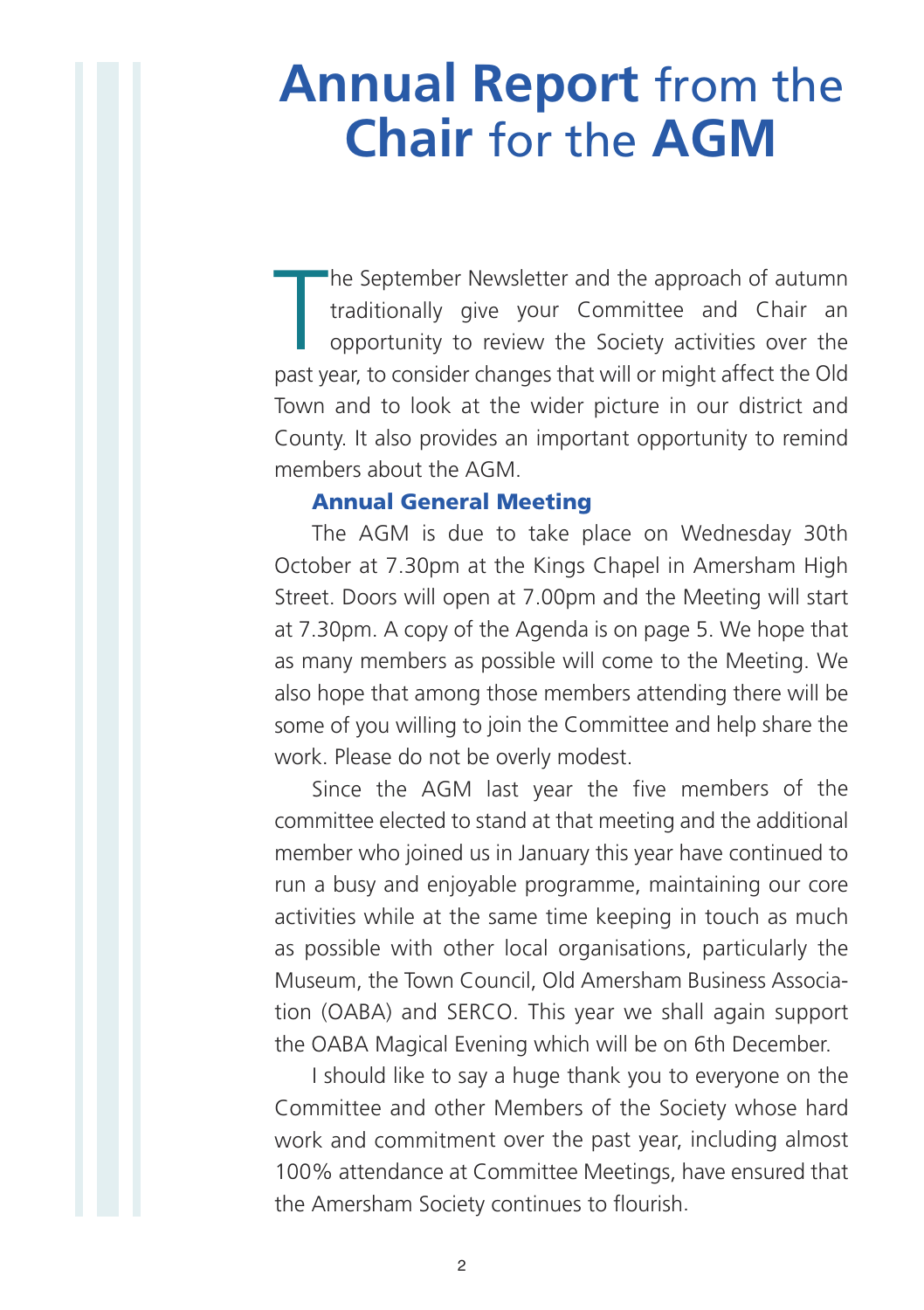### **Activities**

 number of Members and Residents who have attended our programme of activi-We have been pleased at the ties during the past year. This year we have organised two social gatherings with a purpose, the first in July and the second in September.

 first for agreeing that we could hold a For our July party, we were very grateful to Su and Quentin Chases summer recruitment party in their wonderful garden during July and then for being so enormously welcoming and tolerant when the kitchen was taken over by our band of helpers, and also for joining in the evening with members and guests with such enthusiasm. The garden, the beautiful summer weather and the evening generally, were much enjoyed by everyone and in addition, we recruited a further 14 new members to the Society. So well done everyone. (see the pictures on page 28 and on also on the website)

 Amersham Society and Friends of the Our September Party at the Museum is being jointly organised by The Museum. It is being held to celebrate the Museum's recent publication of *"Women at War"* by Alison Bailey, who will give us a brief insight into the book and the stories it tells. In addition during the evening Dr Peter Borrows will speak briefly about the Amersham Society's current heritage project, which is the conservation of the Vagabond notice on the wall at 60 Broadway.

 comfort of the Kings Chapel. It has been As always during the past year we have enjoyed having our lectures in the good to see that the majority of people coming to the talks now tend to arrive soon after 7.30pm. This is admittedly often to enable them to secure a parking place or a front seat. But also the pleasant reception hall, where coffee / tea and biscuits are served, is a popular gathering point for members to mingle with and catch up with each other. We should like to thank the Management of the Kings Arms for letting us meet at the Kings Chapel and also the friendly and helpful staff who are always on hand to ensure that the evening runs smoothly.

 both interesting and different places, Those members who joined us for the outing to Fairford and Buscot Park, were kept in suspense about the weather until the moment when we had to step outside at Buscot Park and the good British rain moved away (see John Suckling's Report on page 9)

 you will find them interesting and varied. We have planned our programme of eight lectures for 2020 and think that We have not yet, however, planned an outing for next year. This year our coach was not completely full and the date of our outing clashed with one organised by the Arts Society, also of course interesting. There is no difficulty over liaising with the Arts Society to avoid a clash of dates in future and there is time to organise an outing for 2020. But I wonder whether Amersham Society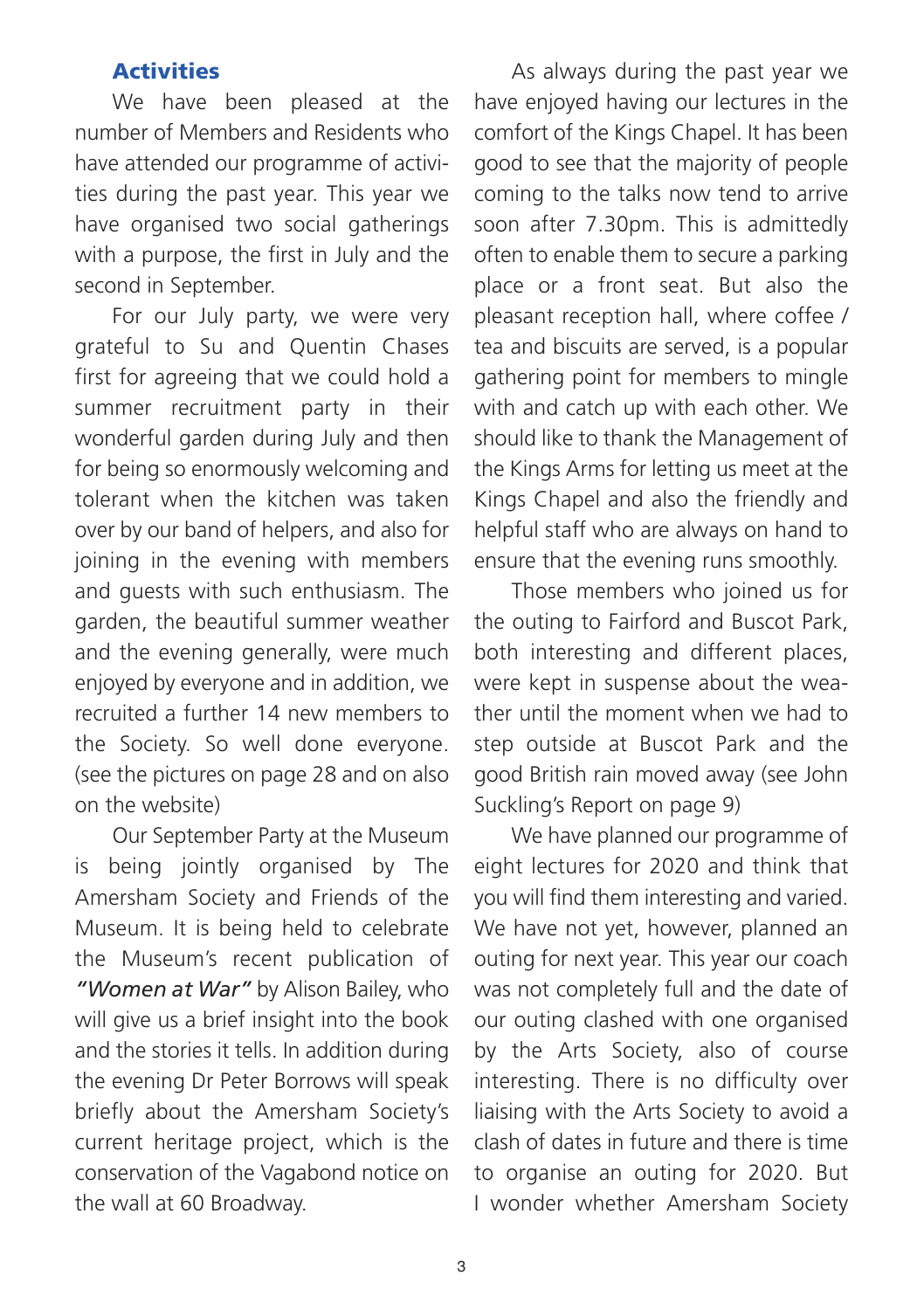members would like us to continue to organise an outing or whether there are now too many other exciting trips to choose from. A short email to www.amershamsociety.org simply indicating whether you would like the Amersham Society outings to continue would be helpful, or have a word with me at one of our meetings.

#### **LOCAL CONCERNS AND PLANS**

*(please also consult our website)* **Local Plan**

 various planning applications, particu- larly The Chiltern and South Bucks Local The Society is continuing to monitor Plan 2036 consultation. Our hard working Secretary hand delivered 400 cards to residents in the Old Town in August giving details of the Local Plan and reminding them that it was important for them to send the Planning Policy Team their comments on proposals to develop two areas of Green Belt in the Old Town. We believe that there should be a public consultation on this.

### **Additional Zebra Crossing in the Broadway**

 that there is no firm decision on this yet. We have been told by the Council

### **The Maltings**

 to market the freehold interest in the Maltings. They have just advertised this. Savills (UK) Ltd has been instructed Details are on the Savills' website www. sites.savills.com/themaltings. The Amersham Society has no further details at present.

### **The Market Hall**

 Pike for representing the Amersham Society and Amersham Museum in dis-We are grateful to Annie Hamiltoncussions with the Council and the Government Department responsible for local authorities about the maintenance of the Market Hall. It is important that essential work is carried out to stop this important building deteriorating further.

### **HS2**

 have heard that the Government has announced an independent review, As the Newsletter goes to print we chaired by Douglas Oakervee, into whether and how to proceed on the High Speed 2 project. We shall liaise with HS2 Action Alliance for any information that they are able to obtain.

### **The New Buckinghamshire Council**

 the County are being asked to get involved in improving their local area Residents and Organisations across with the new Buckinghamshire Council. They have been asked to give feedback on proposals for Community Boards.

### **Britain in Bloom**

 due to be announced in October. In the meantime we should congratulate The results of this competition are the Town Council, *"the Bloomers"* and everyone else involved in putting on such a wonderful display.

Dorothy Symes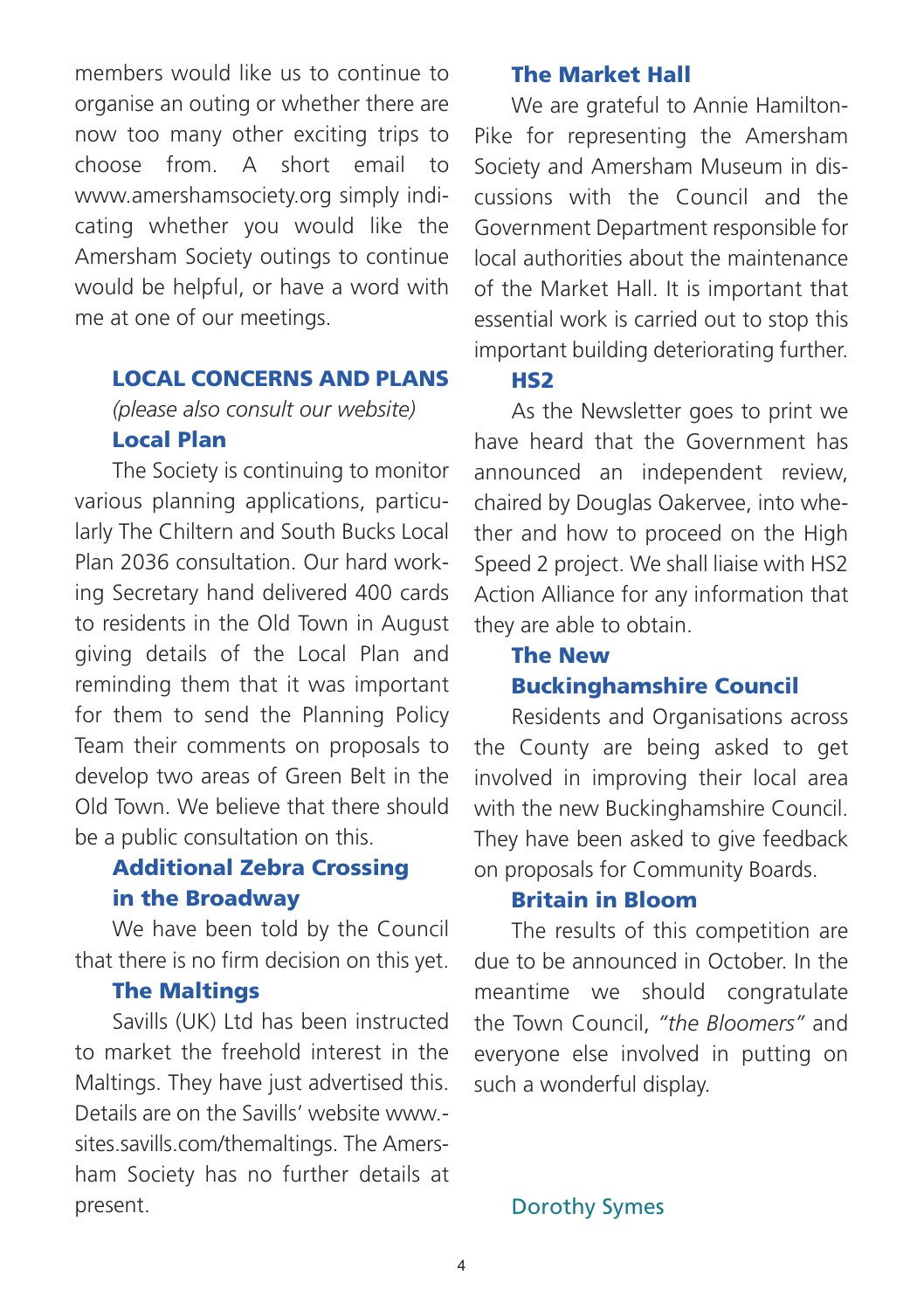### **ANNUAL GENERAL MEETING**

The Society's Annual General Meeting will be held in the King's Chapel on Wednesday 30th October 2019 at 7.30 pm *(to be preceded by a glass of wine from 7.00pm)*.

### **AGENDA**

- 1. Apologies for absence.
- 2. Minutes of the 2018 Annual General Meeting and business arising.
- 3. Annual Report from the Chair.
- 4. Honorary Treasurer's Report and Statement of Accounts.
- 5. Election of Committee Members and Officers \*
- 6. Election of Independent Examiner of the Accounts.
- 7. Any other business.

 The Annual General Meeting will be followed at 8 pm by :-

- **TALK: Emergency Rider Volunteers by Kamran Irani**  who will describe the work of the volunteers who deliver blood and emergency supplies to hospitals.
- \* Election of Committee Members and Officers Nominations should be sent by 19th October to the Hon Secretary at 162 The High Street, Amersham, HP7 0EG.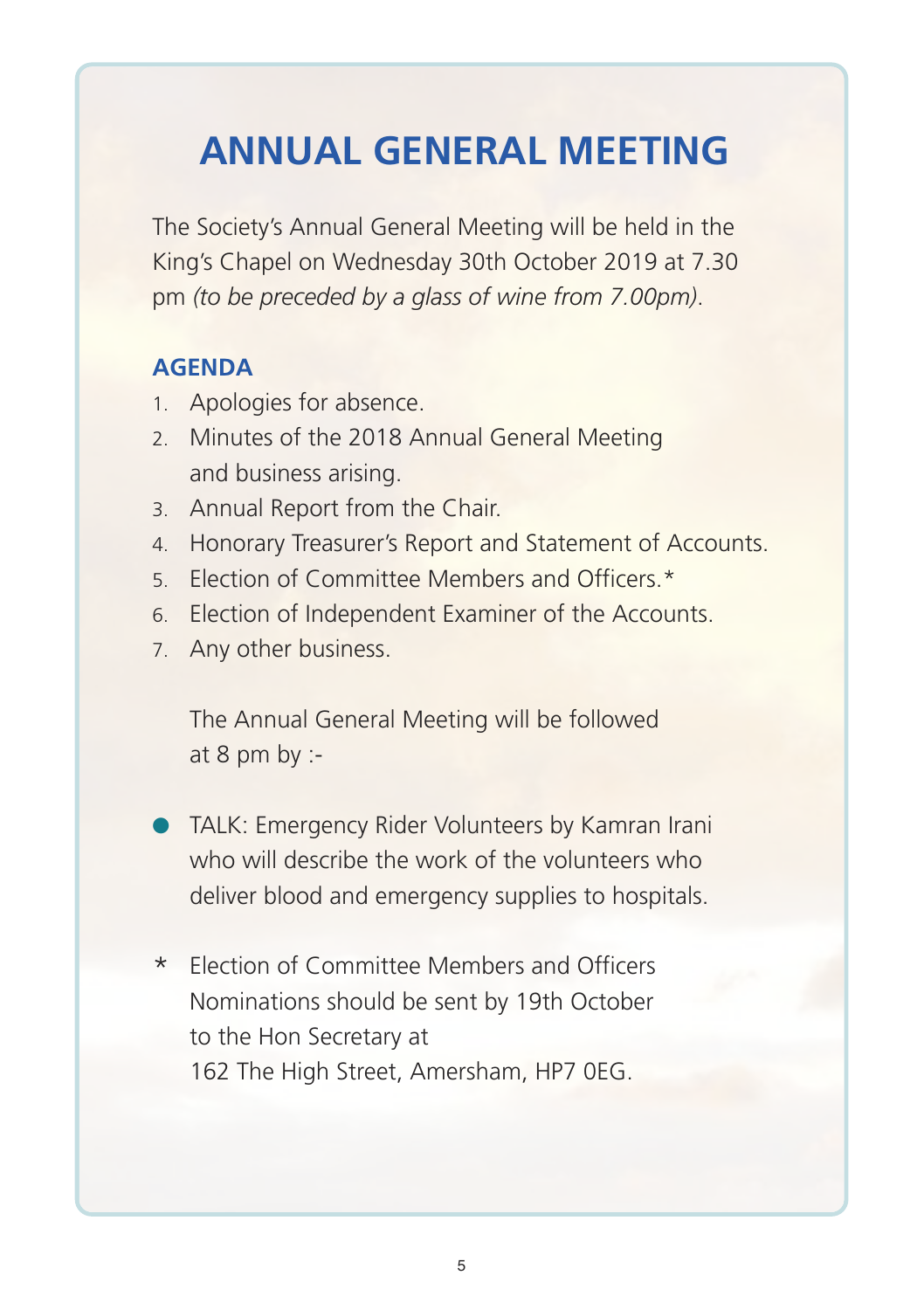

**Our last talk before the summer<br>break was on 29th May when<br>we were delighted to welcome<br>historian author and locturer. Dr. Holen** break was on 29th May when we were delighted to welcome historian, author and lecturer, Dr Helen Fry. Dr Fry is the author of more than 20 books, focussing particularly on intelligence, prisoners of war and the social history of the Second World War.

 how to obtain information from those During World War II it was essential for Britain to deal with the challenge of prisoners of war who had already demonstrated the *"will to resist"* at other interrogation centres under softer interrogation techniques. Dr Fry gave us a compelling account of how Britain set about meeting this challenge. In 1940 the War Office opened a clandestine

interrogation centre in an exclusive area of central London, 6 – 8 Kensington Palace Gardens, *right in the heart of "millionaires row"*. Although this area had already been bombed several times and another secret interro-gation centre had been moved to Trent Park in North London, Kensington Palace Gardens offered the great advantage of seclusion in that area of central London. The premises were originally intended as a transit camp for prisoners. However, as Kensington Palace Gardens were secluded from public view and afforded almost complete privacy, the buildings became the centre where certain German prisoners of war were subjected to *"special intelligence treatment"*.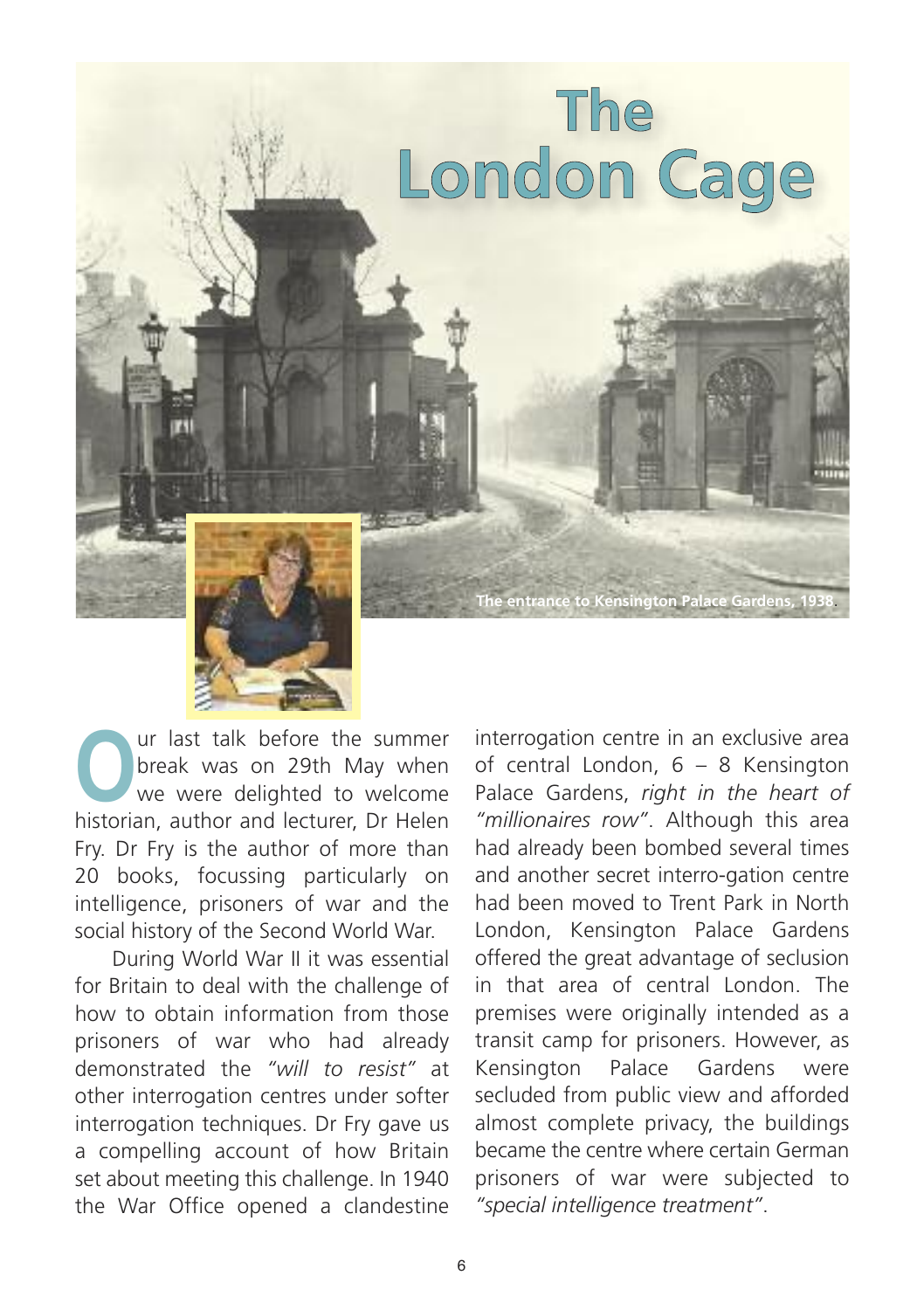Patterson Scotland, a retired The Commanding Officer at the centre was Colonel Alex officer of the British Secret Service. Dr Fry explained to us that Colonel Scotland had written his memoirs about the work of the London Cage based on the records he kept during the war. His memoirs were of course extremely sensitive documents, giving as they did insights into the British Military methods of interrogation. MI5 ordered that the memoirs should be suppressed and not published. Colonel Scotland was warned that pub-

lication would be a breach of the Official Secrets Act. However, after lengthy discussions and meetings, finally in 1957 Colonel Scotland was allowed to publish his memoirs, which by then had been heavily redacted.

 book were sleep deprivation, lengthy Some of the examples of techniques used at the Cage and described in the solitary confinement, prisoners had to remain standing for a long time, there was a lack of pencils and paper. Everything at the Cage was made to be grim. The rooms were unheated in winter. Interrogation was introduced immediately after capture, while a prisoner was still disorientated by the shock of capture.

 those German prisoners of war thought The interrogators were responsible for trying to gain *"hot"* information from to be more likely to yield information under military conditions. There was no formal training for the interrogators to



show them what it took for a prisoner of war to hold out, or what it took for him to break. But it was well understood that the interrogators needed to know as much as possible about the enemy. Colonel Scotland did not want the length of the prisoners' stay at the Cage to be limited in any way.

 prisoners of war until the end of the The premises in Kensington Palace Gardens were used to interrogate war and about 3,000 prisoners passed through the Cage. And thereafter until 1948 War criminals were held for questioning at Kensington Palace Gardens. There were four suicides in the London Cage, but few details were released. The London Cage was also used as a transit camp for high-ranking German officers as they were moved to different locations. Some clever and apparently *"softer"* methods of deception sometimes proved more effective at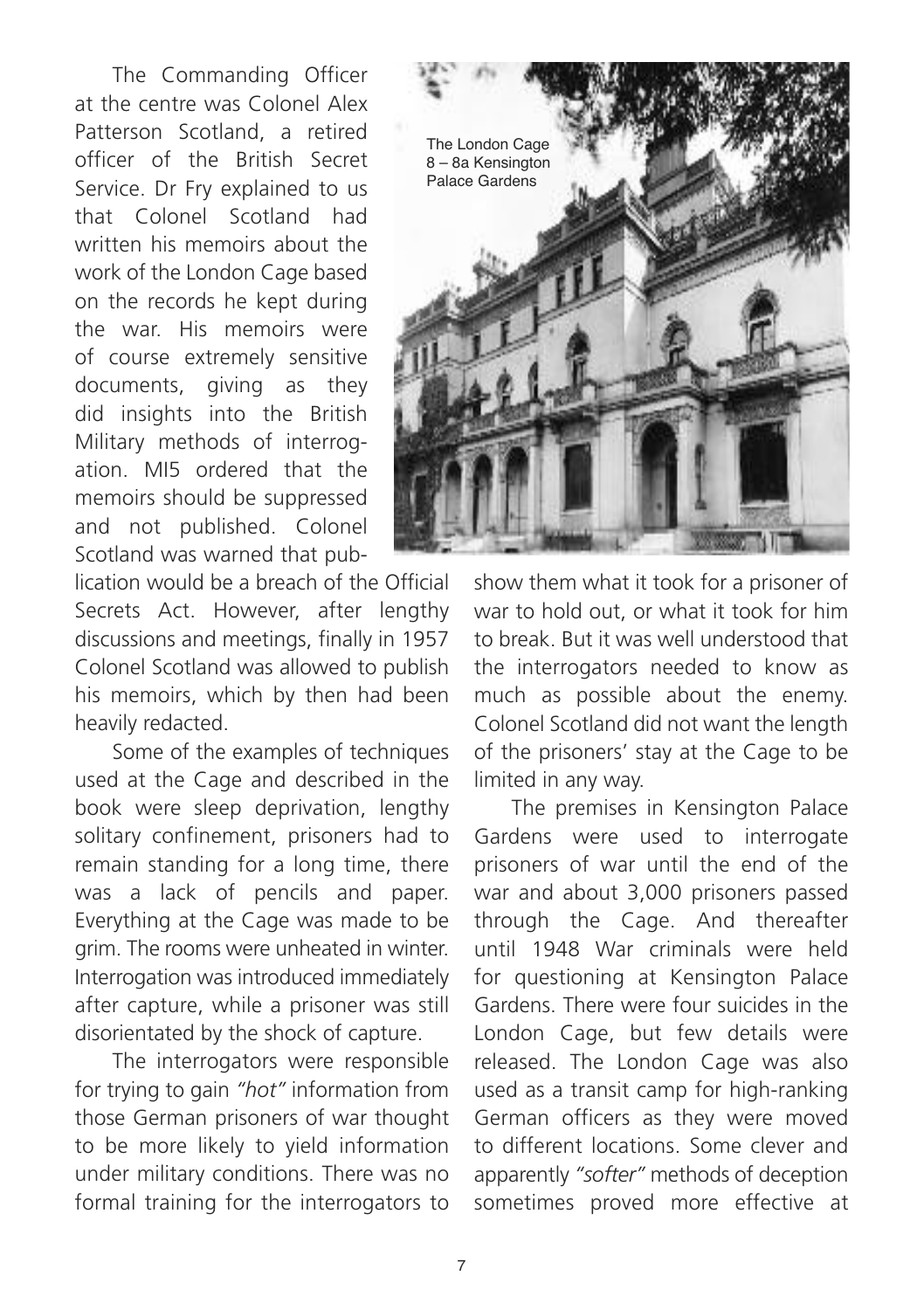gaining intelligence. There was secret bugging to capture conversations between the prisoners.

 of serious war crimes. Two of these Some of the prisoners who spent time at the London Cage were guilty prisoners mentioned by Dr Fry were SS General Sepp Dietrich and SS Lieutenant Colonel Fritz Knöchlein, the latter being one of the most brutal prisoners to be held at and questioned at the Cage.

 massacre of British soldiers at Worm-One of the atrocities investigated by interrogators at the Cage was the houdt in France in May 1940 at the time before the evacuation of Dunkirk. Eighty British soldiers and also some French civilians were captured by the Germans at Wormhoudt. They were rounded up and ordered into a barn. Grenades were thrown into the barn killing some. Then the remaining soldiers were ordered to leave the barn in small groups and shot. Dietrich was not present at the shooting but conceded that it might have been carried out by other SS officers. Dietrich was eventually found guilty of war crimes by an American Military Tribunal and sentenced to life imprisonment.

 hundred British soldiers at Le Paradis in Officers from the Cage also investgated the massacre of nearly one France. This had also occurred during the retreat to Dunkirk. During the interrogations of a number of prisoners one name emerged as the possible SS Commander at the time of the atrocity, that of Fritz Knöchlein. Soldiers of the Royal Norfolk Regiment and Royal Scots were outnumbered during the fighting as they retreated to Dunkirk. When the

British forces surrendered and came out of the barn where they had taken shelter, they were shot in cold blood on the orders of Knöchlein. There were just two survivors. Knöchlein was questioned at the Cage and eventually transported to Hamburg to stand trial. In August 1948 he was found guilty of the war crimes and hanged in Hamelin prison in January 1949. During his trial Knöchlein had accused Colonel Scotland of torture. Although these charges were firmly refuted and Colonel Scotland cleared of any charges, the rumours and accusations continued for many years.

 had been updated in 1929 after the All civilised countries adhere to the Geneva Convention the rules of which Great War. It was updated again after the Second World War in the light of atrocities committed during that conflict. The London Cage existed for eight years and during this time there were unproven allegations that some staff at the London Cage may have wrongly overstepped the Convention boundaries. There was, however, no evidence of water boarding and no report of prisoner ill-treatment was ever filed against the London Cage. The other side of the argument about the unproven allegations was that a soft approach to interrogation during World War II would not have achieved results. The interrogation methods used at the London Cage had an impact on wartime military operations, and after the war helped to bring to justice a number of Nazi War Criminals.

#### Dorothy Symes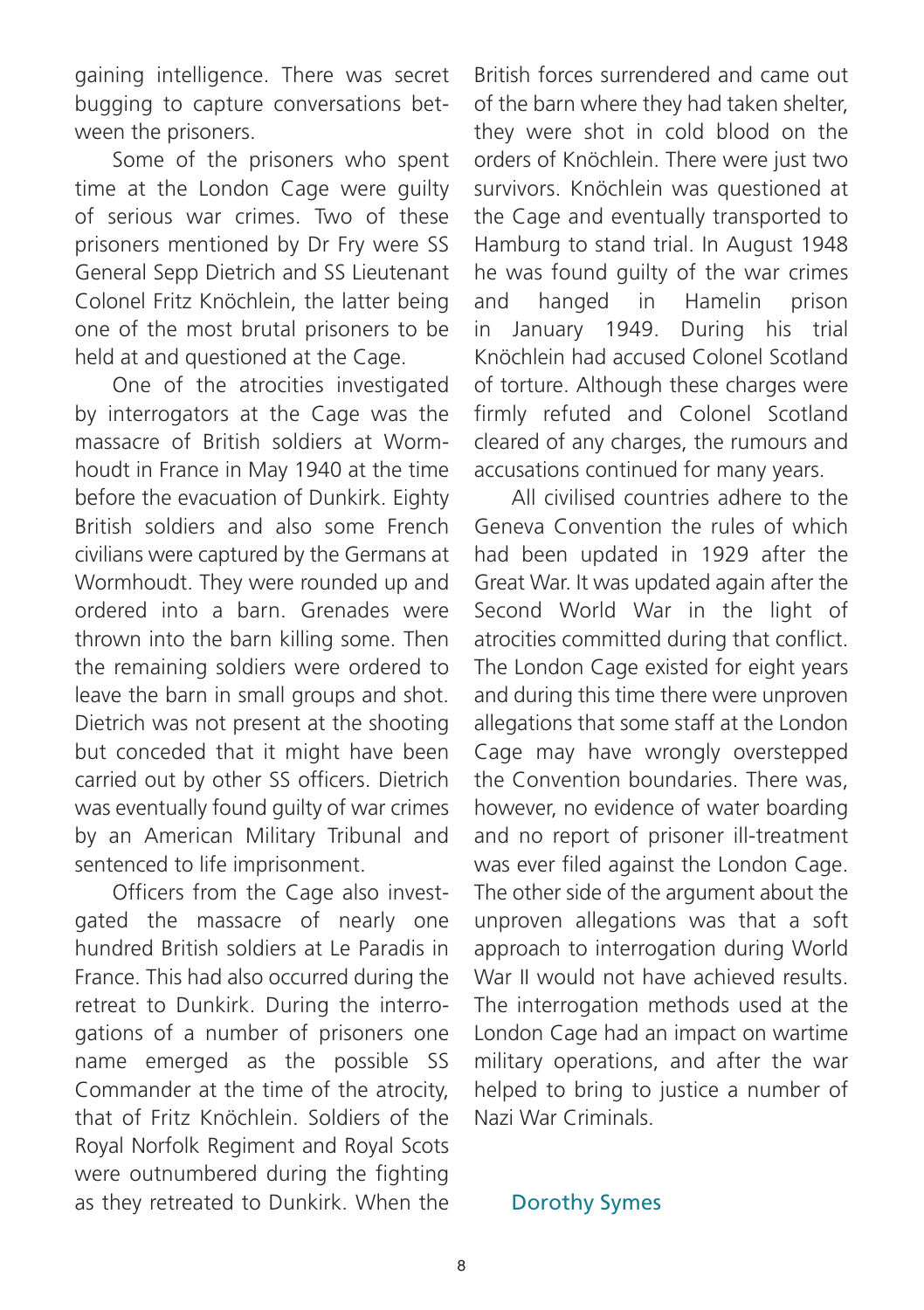### **Amersham Society Annual Outing** Thursday 13 June 2019

Iaming June? Not in 2019. The days<br>
leading up to Thursday 13th June<br>
had all been wet and the dawn of<br>
the 13th was not promising with the air laming June? Not in 2019. The days leading up to Thursday 13th June had all been wet and the dawn of damp with drizzle, however, the weather had not dampened the optimistic spirits as members of the Amersham Society's coach left the old town on route to St Mary's Church, Fairford, Gloucestershire. The group were warmly welcomed by Church volunteers who were ready with coffee or tea and biscuits before a guided tour of St Mary's.

 There has been a Church on the site for 1,000 years, with the current building dating from circa 1497. The church was rebuilt in the 1490s by John Tame, and the windows were added under the instructions of his son Edward Tame. The glass was made between 1500 and 1517 and the panes now attributed to Barnard Flower, glazier to King Henry VII.

 The unique feature of St Mary's is its stained glass. It is the only Parish Church in the UK with a complete set of late medieval glass. The guided tour of the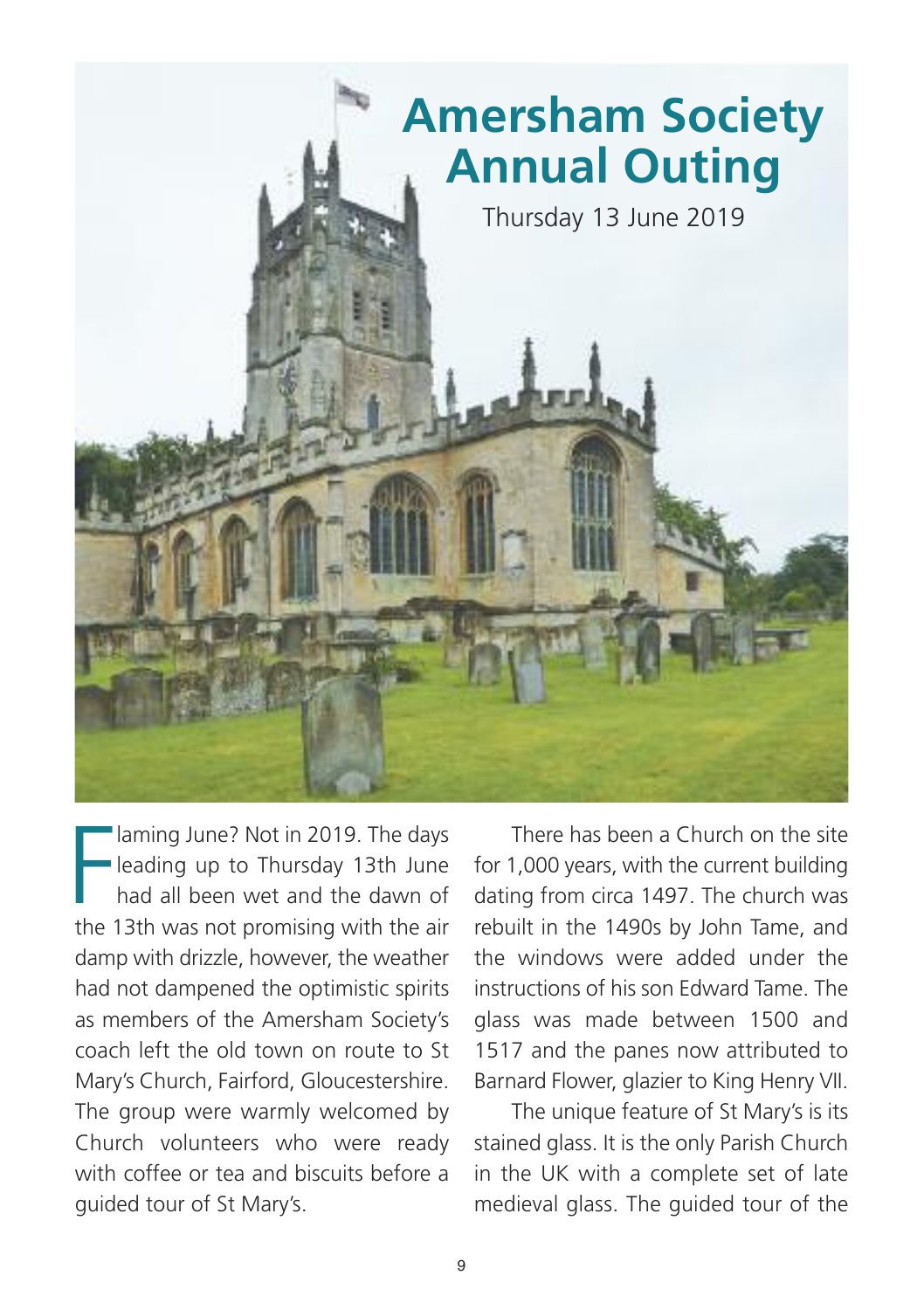Church provided a detailed description of the windows which it is impossible to record in this report but it was clear that the windows were made and installed to a theological plan of what was to be illustrated and what position it should occupy.



*The Great West Window, depicting the Last Judgement and related scenes*

 How the windows survived the 16th Century religious upheavals during Edward VI's reign when in other parts of the country there was significant destruction of ideological images, including stained glass. One theory is that the windows were whitewashed and the town's influential people protected them. We will never know the truth of how the windows survived but they did and today the 28 windows,

displaying biblical scenes, reflect the skill of the medieval glaziers who created them.

 After lunch, which was taken by some in the Bull Hotel, it was off to Buscot Park. Over the lunch break there had been a deluge but the rain had once again retreated as the coach left Fairford.

 Buscot Park is a large country house built in an austere neoclassical style, popular in the mid 18th century. Built between 1780 and 1783 for Edward Loveden Loveden, it stayed in the family until 1859 when it was bought by Robert Tertius Campbell, an Australian. Campbell died in 1887 and the house and its estate were sold in 1889 to Alexander Henderson a financier who in 1916 was made the 1st Lord Faringdon. He enlarged the house and commissioned Harold Petro to design the Italianate water garden. He was also responsible for laying the foundation of the Faringdon Collection having purchased (amongst many other works of art) a portrait of Pieter Six by Rembrandt; Rossetti's portrait of Pandora and Burne-Jones series The Legend of the Briar Rose which portrays the story of Sleeping Beauty. His grandson Gavin Henderson added to the collection by acquiring furniture designed by Robert Adam and Thomas Hope. As heir to the house and estate Gavin Henderson was responsible for returning the house to its late 18th Century appearance.

 The present Lord Faringdon continues to care for the property as well as the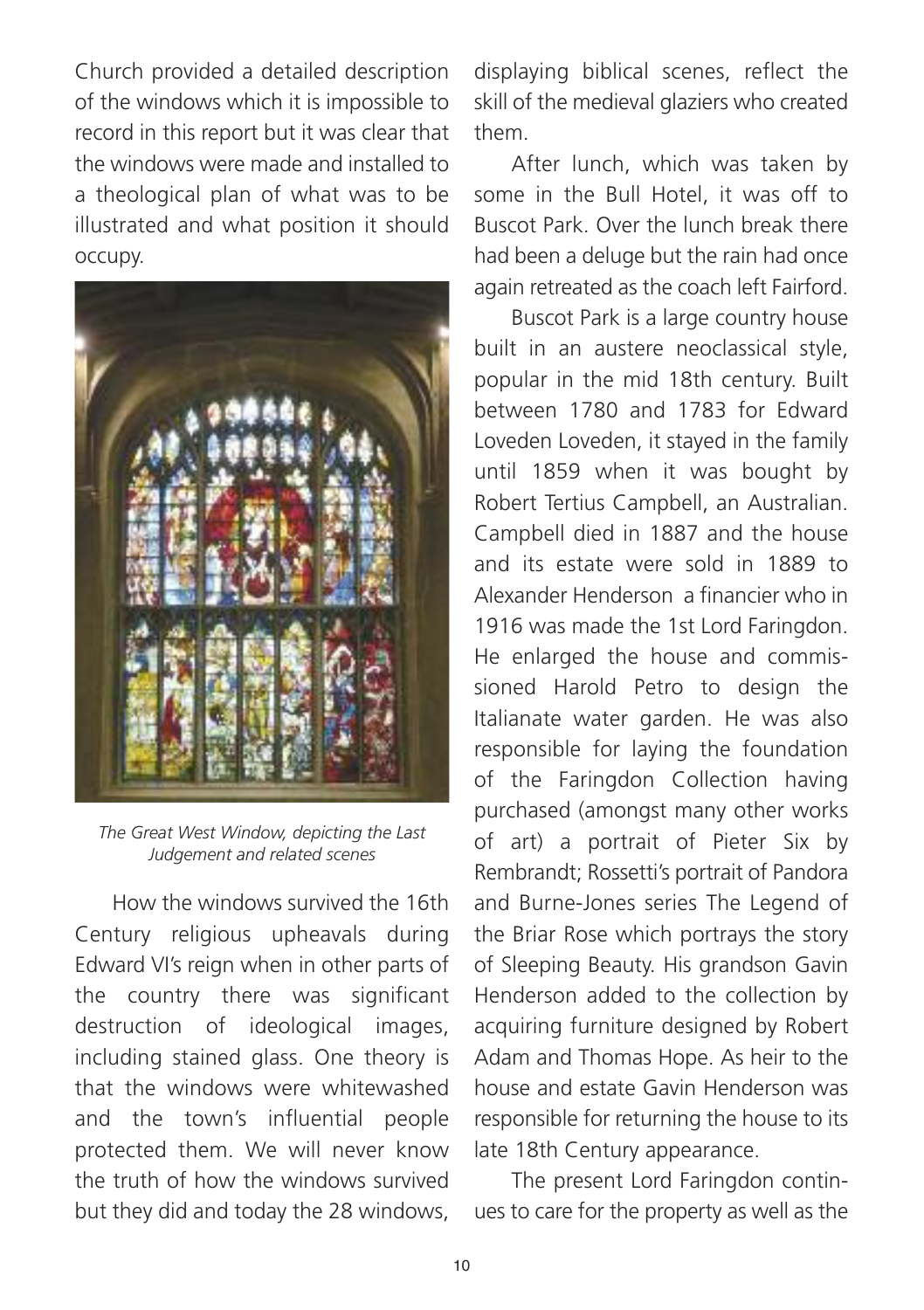family art collection, which they, together with other trustees, continue to extend.

 As photography was prohibited in the House it is impossible to show the extravagant interior and the quality of the art collection.

 The six principal rooms contain the works collected by the three Barons Faringdon, from the 1880s to the present day.

The Dutch Room contains (amongst

other works) pictures by Van Dyke and Rembrandt. The principal room of the house, the saloon, displays Burne-Jones' The Legend of the Briar Rose which was painted over nineteen years from 1871. Acquired by the first Lord Faringdon in 1890. the room was redesigned to accommodate them. However, Burne-Jones, on visiting the House, disliked the sequence, and painted a further four scenes to fill the voids between the original canvases.

antly dry but blustery during the visit to Buscot Park allowing the more energetic to enjoy the extensive grounds including the Four Seasons Garden and the distant faux waterfall, the creation of the present Lord Faringdon.

 The visit to Buscot Park was rounded off by a cream tea (or tea with a large piece of cake) before starting the journey back to Amersham allowing some to recharge their batteries with a brief snooze.



 Elsewhere in the house are works by Botticelli, Gainsborough, Lord Leighton, Lely, Graham Sutherland amongst many others.

 Apart from a short sharp shower on arrival the weather remained predomin-

 Thanks are due to Dorothy Symes and Geraldine Marshall-Andrew for all their effort in planning and organising a splendid day which could not be spoilt by the inclement weather of June 2019. John Suckling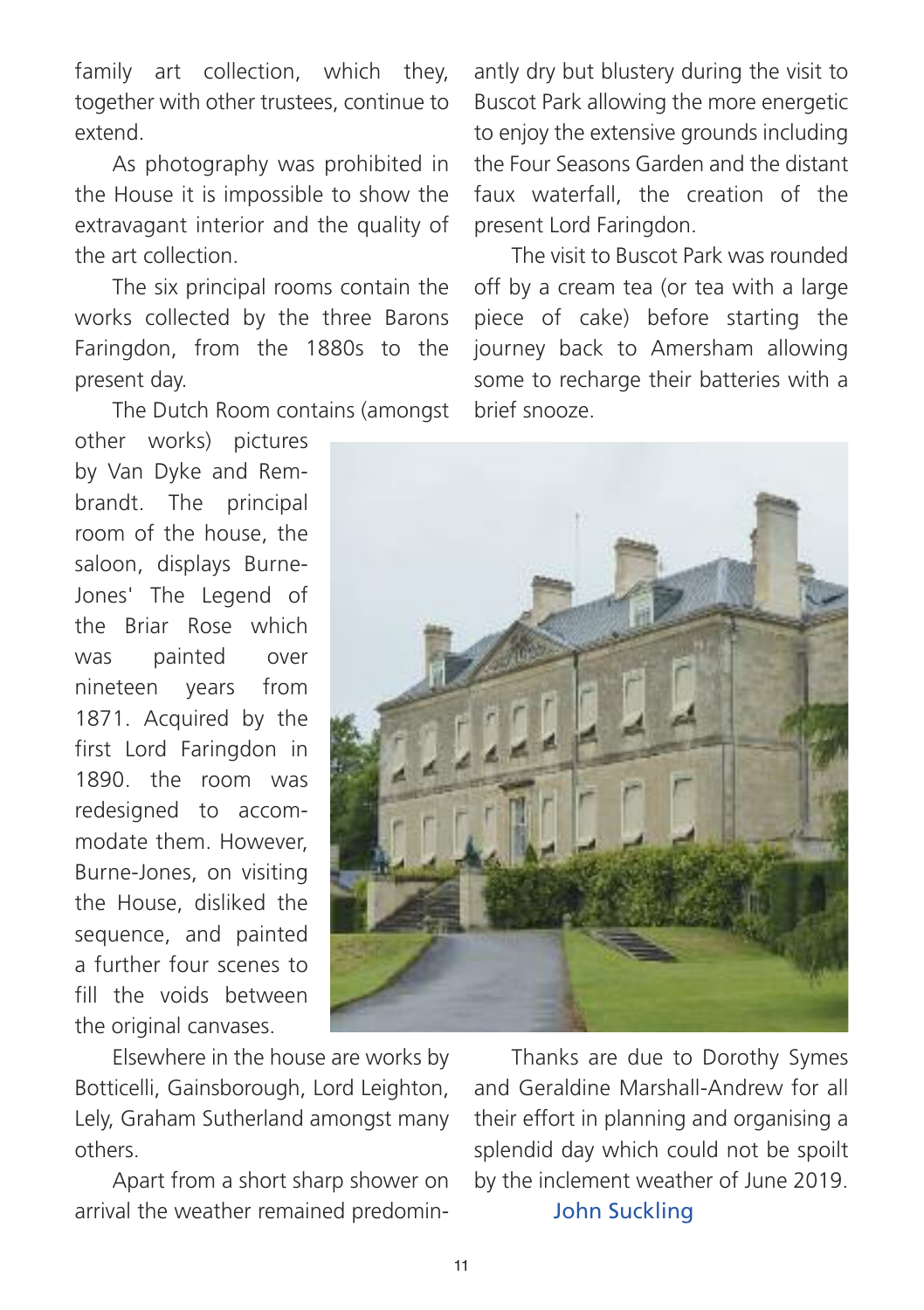## **An Heirloom Comes Home**

**Amersham in the year 1804 was a very frightened place along with much of the south of England. Napoleon Bonaparte had declared himself Emperor of France and was putting together an army to invade England. The British political classes panicked and tried desperately to strengthen both the Royal Navy and the Army. This recruitment drive affected everyone in England. Joining the militia to help defend against a French invasion was popular, but joining the regular Army with the possibility of serving in Europe was less so.**

A gainst this background, my great<br>Agreat grandfather, William Tyrwhitt Drake  $(1785 - 1848)$ , the second son of Thomas Drake Tyrwhitt Drake of Shardeloes (1749 – 1810), found himself in something of a quandary. By early 1805 he was two thirds of his way through an undergraduate degree at Christ Church College in the University of Oxford, when patriotic duty made him decide to abandon his studies and join the Army. The Drake family were extremely wealthy at that time, so it must have been little problem for his father to purchase him a commission in a good cavalry regiment. For the

payment of £1600 in 1805, William Tyrwhitt Drake was commissioned as a cornet in the Royal Horse Guards. After his initial training he rose to the rank of Lieutenant in 1807 and found himself posted to join the Duke of Wellington's army in the Peninsular War.

 Wellington made little use of his heavy cavalry in the Peninsular War, so life may not have been too dangerous for William Tyrwhitt Drake. Along with most junior officers on campaign in Spain and Portugal, he took a campaign chest with him for holding both essentials and luxuries. His campaign chest was probably made locally for him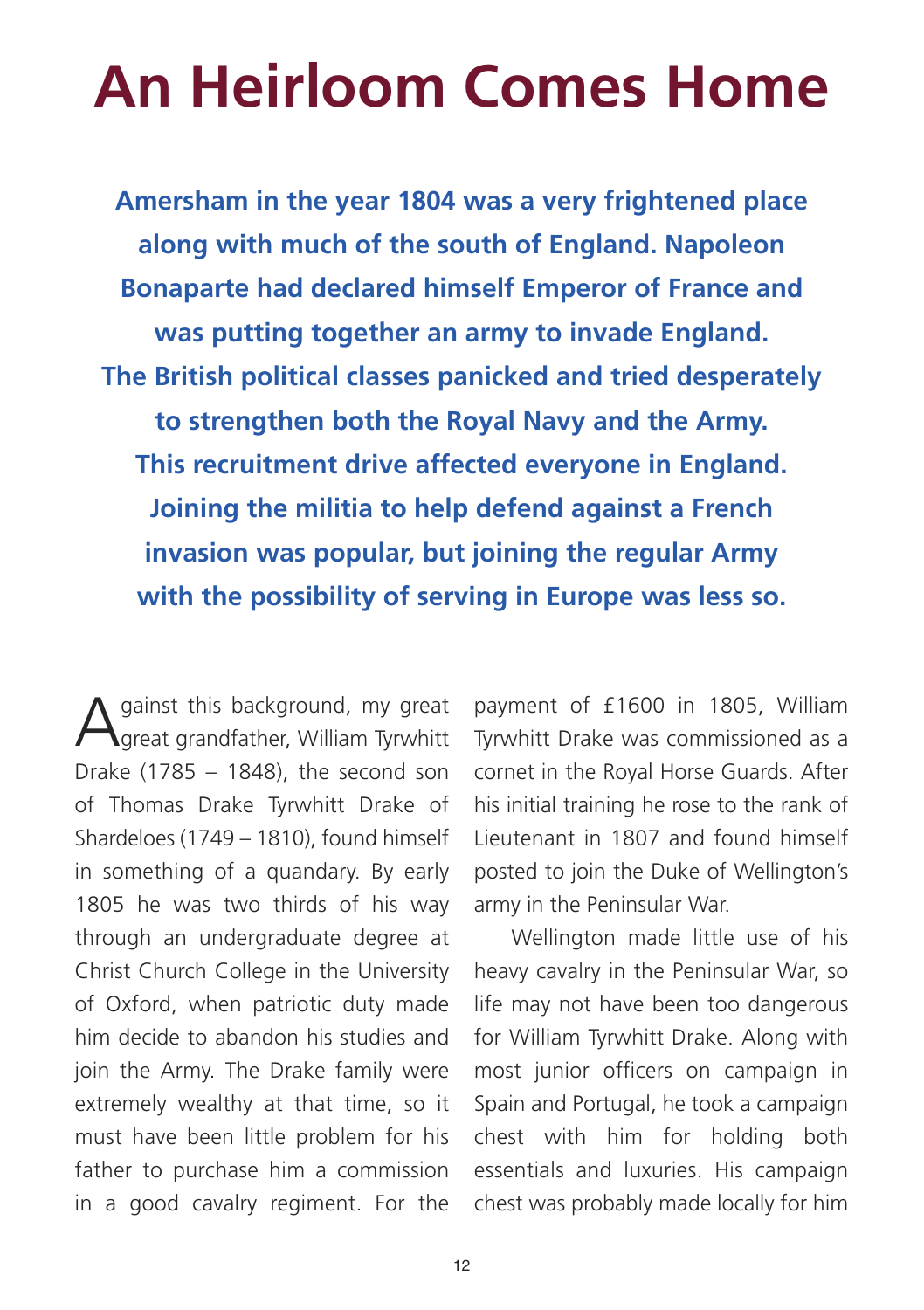in the Chilterns. It was made of oak boards, well dovetailed at the corners, and reinforced with steel corners.

 Returning to Amersham after the Peninsular War, William Tyrwhitt Drake and his campaign chest were not finished with their military adventures. After the treaty of Fontainebleau in early 1814, Bonaparte was exiled to Elba, from where he escaped and within 100 days was leading a new French army into the Netherlands with the aim of destroying the British and Prussian armies stationed there to defend them.



*Brass nameplate on the campaign chest*

 Panic returned to Amersham and Britain more generally, so William Tyrwhitt Drake and his campaign chest found themselves fighting at the battles of Quatre Bras and Waterloo in June 1815.

 William was one of the heroes of Waterloo, leading his troop of the Royal Horse Guards in their legendary charge

that halted the Comte d'Erlon's first Corps as they came close to breaking through Wellington's defensive infantry line at the top of Mont St Jean. William was one of the few cavalry officers who actually obeyed Wellington's orders in that he helped halt the advance of the French infantry and then retired to the reverse slopes of Mont St Jean to be ready to repulse further attacks should they develop. For his bravery and obedience to orders William was awarded a battlefield promotion by Wellington to the rank of Major in his

> regiment, and was the senior surviving officer in his regiment at the end of that momentous Sunday battle.

> William returned home after Waterloo with his campaign chest and settled down to life in Amersham. After his father's death in 1810, he and his elder brother had become the two MPs for the borough of Amersham, positions that they held until the pocket

borough of Amersham was abolished in the Great Reform Bill of 1831.

 William died aged 63 in London in 1848, whereupon his widow and surviving children moved away from their home at Little Shardeloes in Amersham, to live first in Rugby where their eldest son was at school, and afterwards in Suffolk.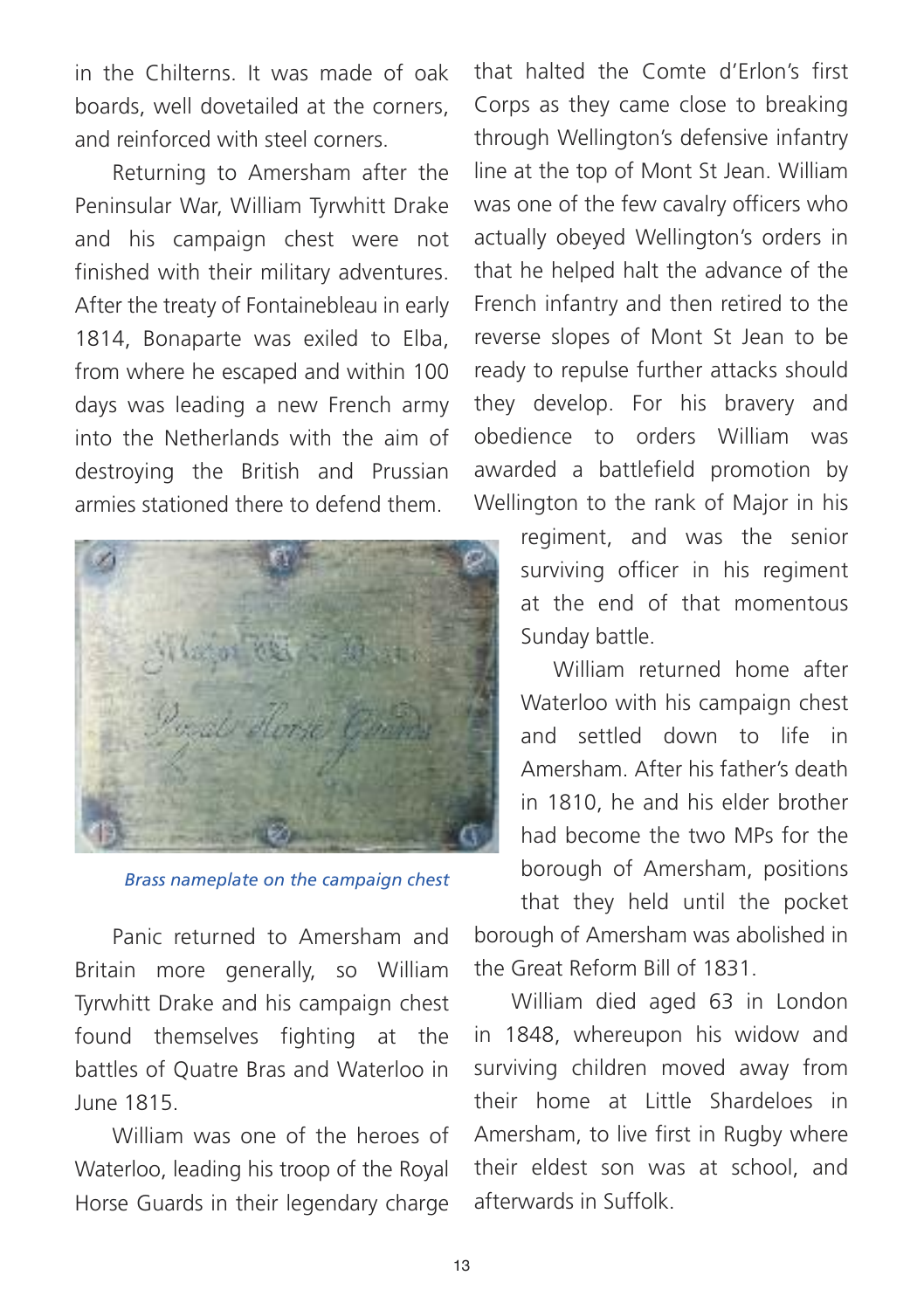

*Portrait of William Tyrwhitt Drake, courtesy of the Council of the National Army Museum.*

 William's portrait, uniform, sabre, Waterloo medal and campaign chest passed on to his widow and then to his only surviving son, my great grandfather Rev. William Thomas Tyrwhitt Drake (1835 – 1915). He and his wife contributed to the late Victorian population boom by producing nine children, all but one of whom survived to adulthood. Inevitably William Tyrwhitt Drake's Waterloo and Peninsular war possessions were divided up among his descendants.

 Many of the most historically interesting artefacts, including his portrait in oils, ended up in the National Army Museum in the late 20th century, but his campaign chest and spare horse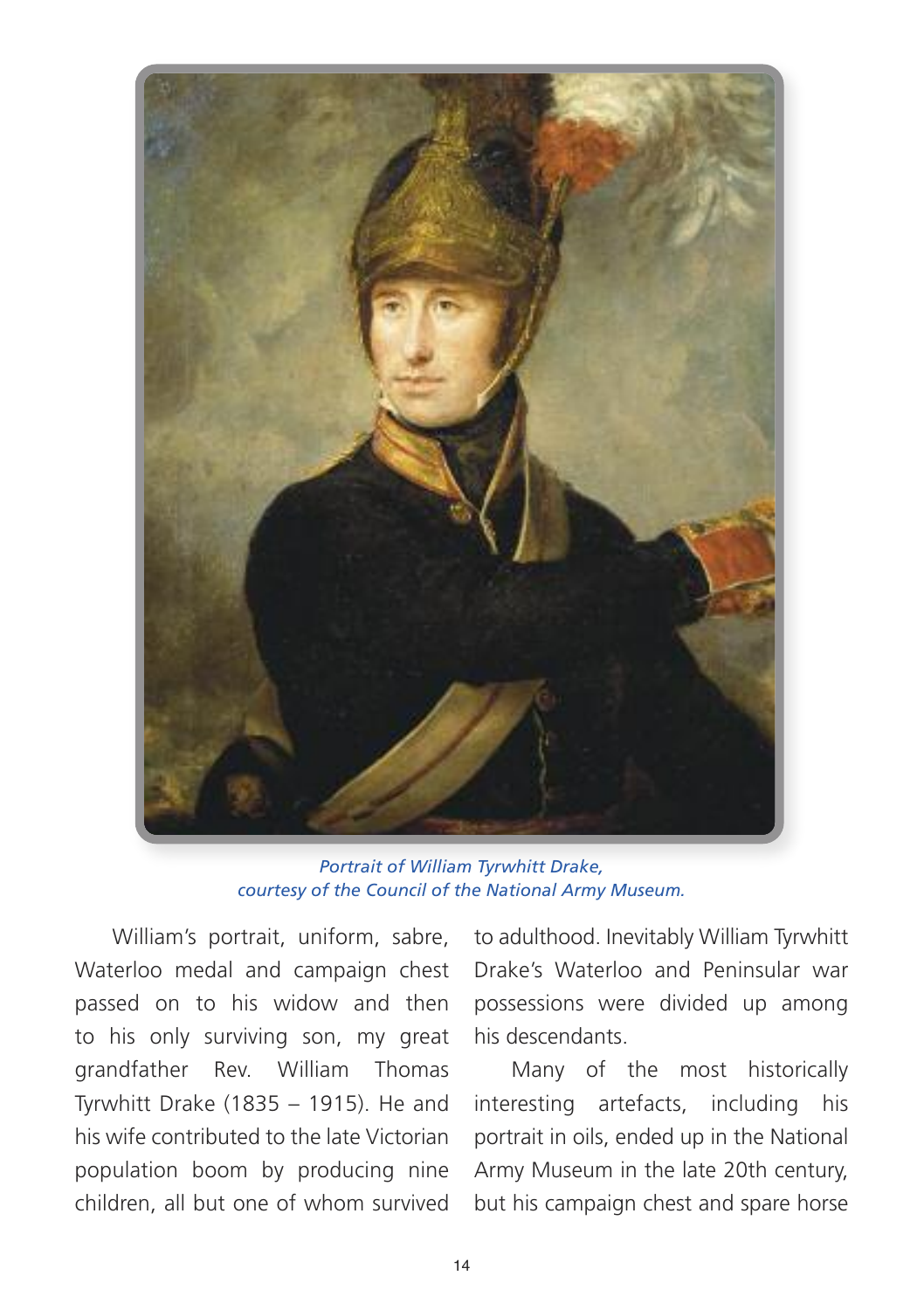blanket descended to his youngest grandson, my grandfather, Rev. Barnard Halsey Tyrwhitt Drake (1882 – 1936).

 My grandfather died rather suddenly in January 1936 when he was killed by a falling tree in the Rectory garden at Walsoken in Cambridgeshire. Most of his possessions were put up for auction in nearby Wisbech to raise funds for my grandmother.

 The campaign chest was sold at auction in Wisbech to a carpenter and undertaker, Robert Crofts. He used it to store funeral shrouds in his work store. Crofts removed the lock and added an iron clasp to keep its contents secure in transit.

 If we move forward 200 years from the last time the campaign chest saw action at Waterloo, a charity named Waterloo 200 was set up in 2015 to commemorate all who witnessed or took part in that momentous European battle. Descendants of such witnesses were invited to submit a brief biography of their ancestor to the Waterloo 200 website, so this I did for William Tyrwhitt Drake. As part of the submission process I had to provide an email address and check a checkbox if I was willing to be contacted by anyone else interested in my ancestor. I checked that checkbox.

 Email in the 21st century is a mixed blessing. Amid the mountain of spam and junk there are the occasional oases of delight. To my great surprise I received an email message from the great grandson of Robert Crofts who had purchased the campaign chest at auction in 1936. He was about to auction it again on eBay, and wondered if I might be interested.

 The next day found me at his house in Wisbech for a reunion with my great great grandfather's campaign chest. We negotiated a mutually agreeable price and it came home with me to Buckinghamshire in the back of my car.

 After nearly 80 years in a carpenter's work store, it was not in pristine condition. There were minor losses to woodworm and rot and it was very dirty. All the lacquer coatings on the handles and steel corner braces had rubbed off, the original lock had been removed and a later metal clasp added.

 Thanks to some meticulous work by Chess Restorers in Chesham, it has been thoroughly treated for worm and rot, deep cleaned, polished and had its lacquer restored. The 20th century clasp has been retained as that is now part of its history.

 This campaign chest lives today in the family room at my house. I will be delighted to show it to any members who are interested in it.

#### Barney Tyrwhitt-Drake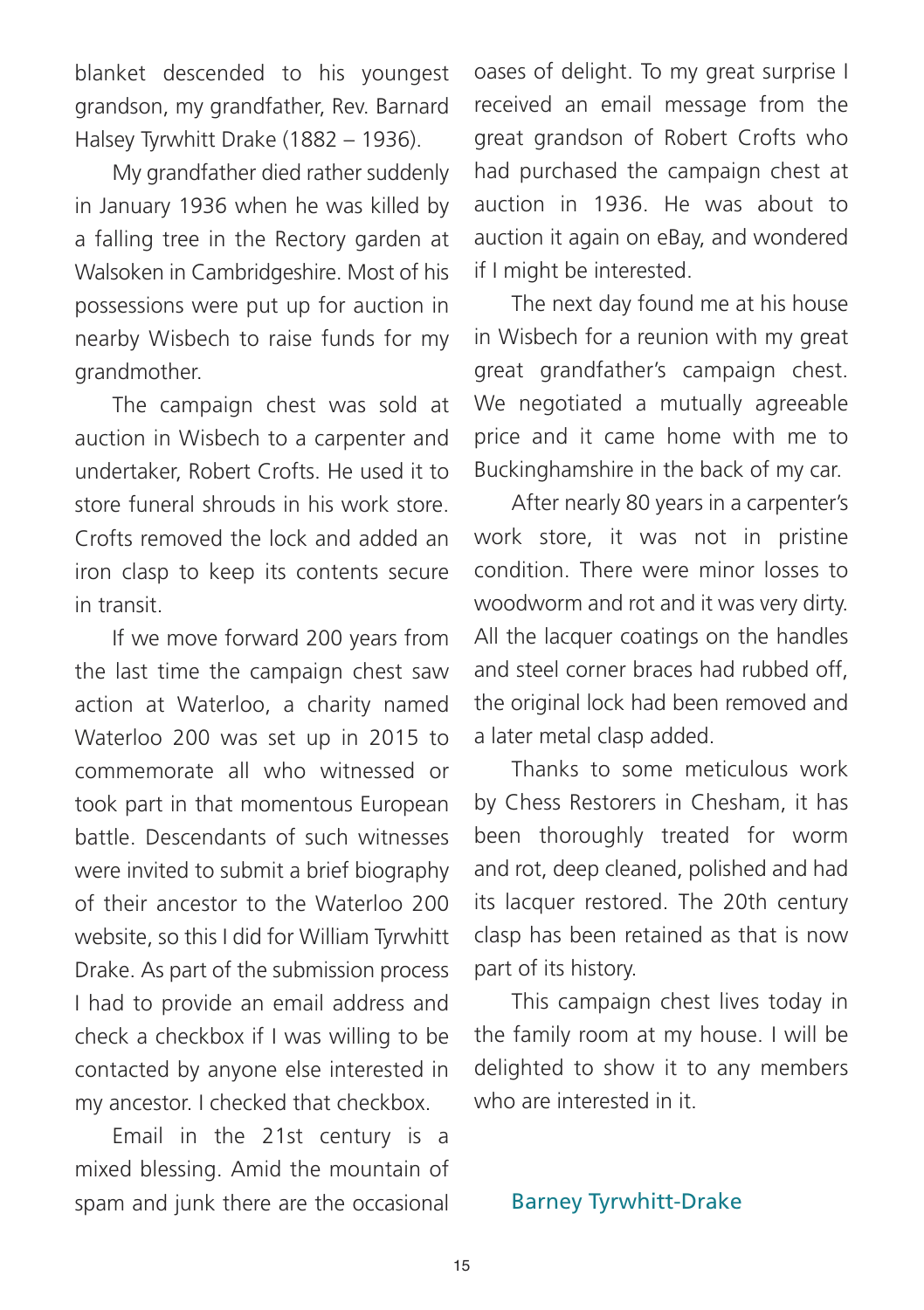## **Mottes, Moats** and **Castles**

Talk by archaeologist Mike Farley on 24th April

Mike had spent his career as the County Archaeologist and, as he explained to us, after retirement he had made a hobby of his work. And during the hour or so that he spoke to us and answered our questions the large group of members, who had come to learn from an expert about a time in the county's early and for many of us rather hazy history, were made fully aware of the depth of Mike's detailed knowledge of the late Saxon period in Buckinghamshire.



 The late Saxon period was from about 850 to1066 AD and Mike's talk covered the period from the tenth century. He explained to us that really nothing much of major archaeological significance had happened in Buckinghamshire during the late Saxon period, there were no major battles and the area was largely rural with a scattered population. Written records were poor.

 He spoke of the Viking incursions from the tenth century into Buckinghamshire in the area around Bernwood.

The Viking period was complicated. The seaborne raiders originated mainly from Denmark and Northern Germany. Some of the raiders became settlers and over time replaced many traces of the Roman culture. A number of towns were fortified during the conflicts between the English and the raiders, including Buckingham, and a fort was built on Sashes, an island on the Buckinghamshire / Berkshire border. Mike told us that much of the information that he gave us could be found in the Anglo Saxon Chronicles which record the Scandinavian incursions and also the reign of King Canute from Denmark.

 Mike went on to explain with illustrations what a *"motte and bailey"* were. Wallingford was one of the best surviving examples of where a motte and bailey had been constructed. The motte was an earthen mound, usually with wooden steps, and the bailey was an open area of land alongside it. The motte served as a lookout point and later these were built of stone.

 Buckinghamshire had six castles, only one of which has been identified as a royal castle. The only surviving castle in the county is Boarstall, near Aylesbury, which is at present owned by the National Trust.

 There were many areas in Buckinghamshire, where earthworks had been examined and provided evidence of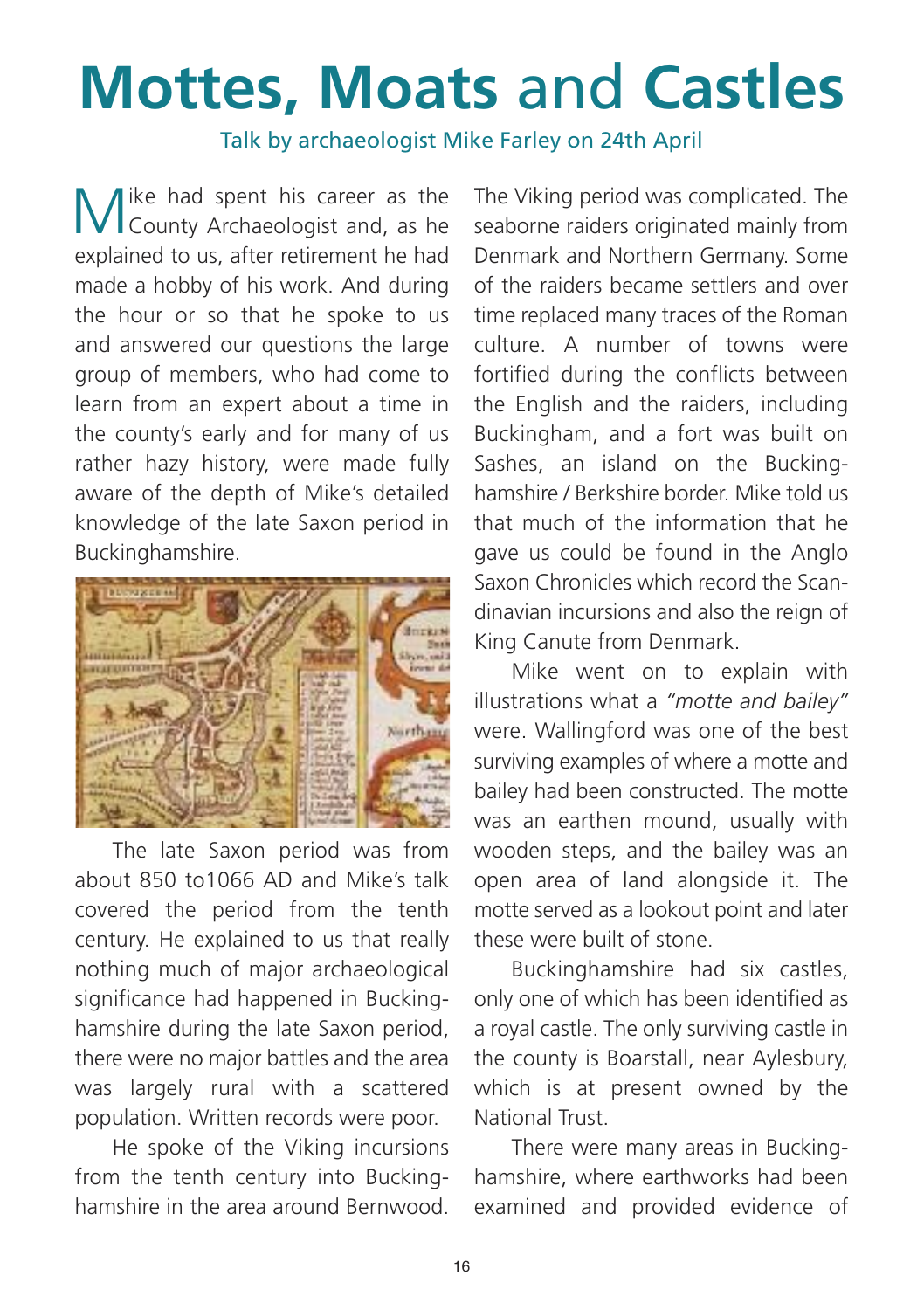

having been, or probably having been, mottes. Mike gave examples such as Weston Turville, Brill (although the cricket club had levelled this mound before the earthworks became protected), Wing, Hawridge / Cholesbury, Aston Clinton, Desborough, West Wycombe, an area near Great Missenden. The town of Whitworth has a Saxon church and nearby is an earthwork bank. Some of these settlements were known to have come under siege.

 During the Civil War Boarstall became a garrison town in 1450. Cannon were placed in the area. There is also a fortification plan for Newport Pagnall. The motte and bailey, as a defence system, ended around this time with the introduction of the cannon.

 At the end of his talk and with reference to the third type of construction mentioned in the title, Mike spoke briefly about the various moats scattered through the county. There are 170 moats recorded in Buckinghamshire and 200 recorded in Hertfordshire. There are traces of a moated site at Bradwell, near Aston Clinton and a ditched feature in Dorney parish. The majority of these moated sites are thought to have originally housed manor houses.

 It was clear from Mike's talk and his detailed illustrations that, although nothing spectacular may have happened in Buckinghamshire during the Late Saxon period, there had nevertheless been a lot of preparation work and small defences built throughout the county. These are to be seen today in the various earthen mounds in what are still quite sparsely populated areas. And so as we go on our walks through the countryside, the many humps and bumps that we may see along the route, could well be the remains of Saxon mottes and baileys

#### Dorothy Symes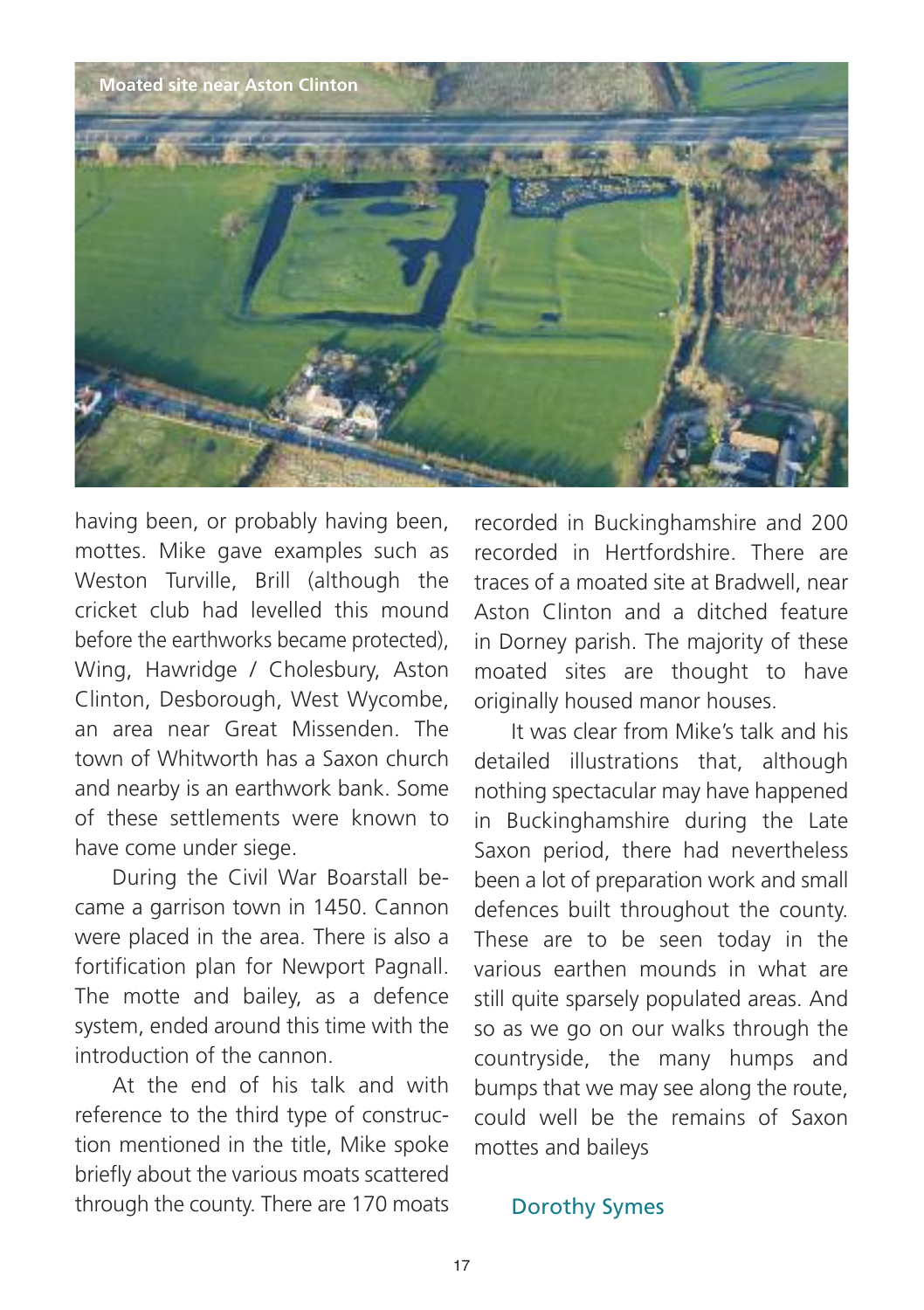### **The Cottage** that **Richard Shepherd Built**

Im sometimes asked when my house,<br>Troye Cottage, 32 Whielden Street,<br>was built, and, although it is a Listed<br>Building, that's not a straightforward am sometimes asked when my house, Troye Cottage, 32 Whielden Street, was built, and, although it is a Listed question to answer. In 1702, in the reign of Queen Anne, Richard Shepherd bought a plot of land in Whielden Street from John Daveney (of Penn) and Mary his wife for £20. The land, and an adjacent property (now no. 34), were occupied at the time by Edward Child. The house to the north-east (now 30A) was occupied by William Brown. The land had stables and other outbuildings

on it and ran from 'Wheleden Streete' (where it was 18 feet 3 inches wide) down to 'the orchard of the now dwelling house of John Wingfield' (where it was 26 feet 2 inches). Those dimensions are within 2 inches of what I got, when I measured them.

 seems to have been built as a result By 1703, Richard was living in the house, with his wife Anne. The house of what we might now call a prenuptial agreement because a covenant (see Figure 1) signed in August 1703 reads

*'Richard … for and in consideration of the true love and naturall affection he hath beareth unto said Anne, now his wife, settling of a messuage, tenement … to the uses, intents, purposes … and agreement made between him, and the said Anne for that purpose before their intermarriage … '.*



*Figure 1*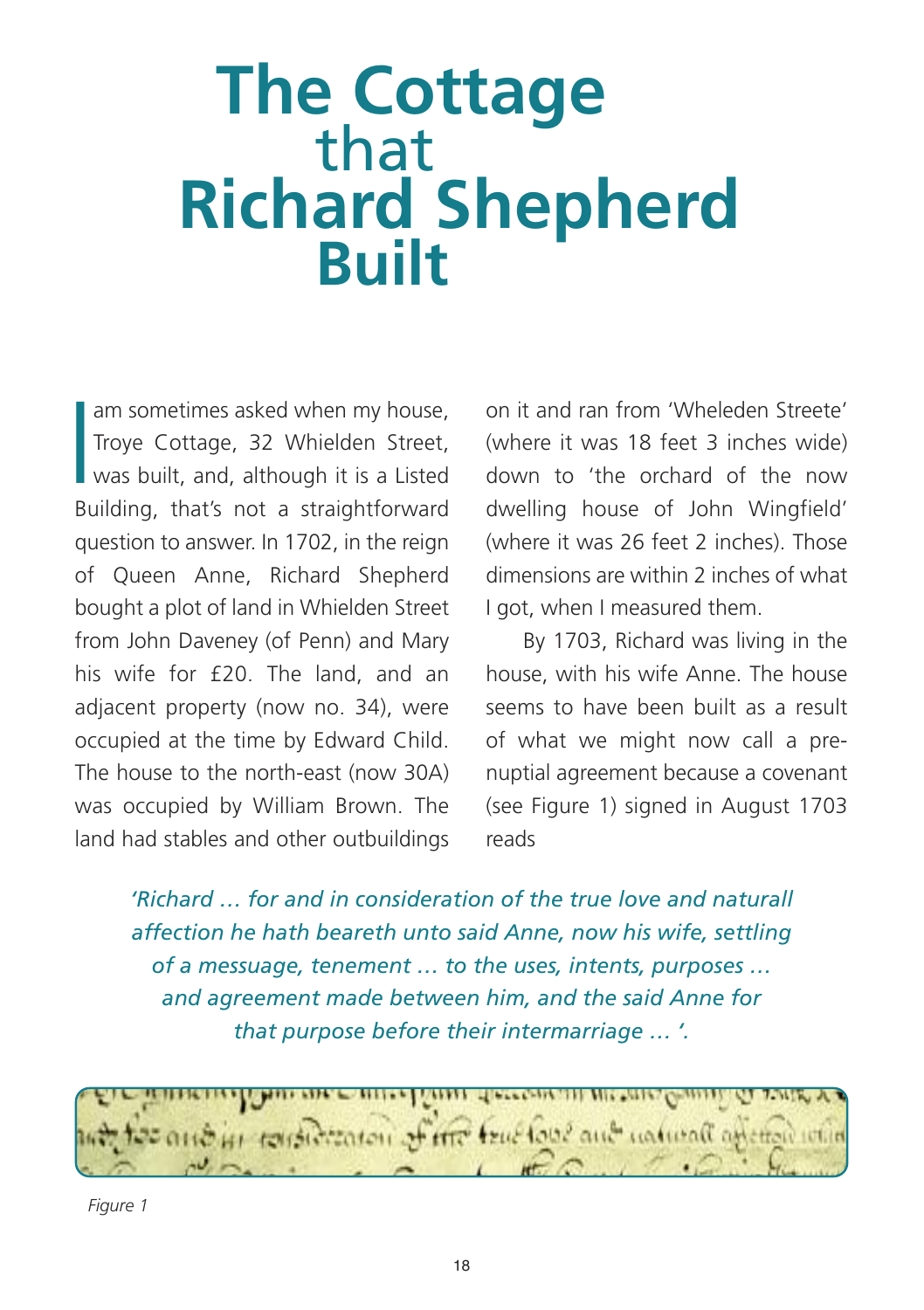

*Figure 2*



*Figure 3*



*Figure 4*

 He built the house as an infill, borrowing the walls of the houses on either side and simply adding walls at the back and front, floors and a roof. So the listing, which describes the house as 'Early C18 refronting to earlier timber framed building …' is not really accurate. Although numbers 30A and 34 are certainly pre -18th century and timber-framed (and their frames can be seen in several places internally in number 32, (see Figure 2 and 3) there is no evidence of a timber frame in the front and rear walls of number 32.

> The in-fill character explains a number of curious features of the house. There is an inglenook fireplace, see Figure 4, but it is set across a corner of the room. In addition, the house appears to have two front doors, see Figure 5, causing immense confusion to various delivery services. The left hand one (as viewed from the street) was the original entrance but is now closed off. The right hand one leads to a passage to the rear. This now gives access to the house, but originally gave access to yards or gardens of 32, 34 and probably 36 where there was a well. As an in-fill the house is quite narrow. Building it may not have been popular with the neighbours and access to the rear seems to have been a source of contention because several indentures from the 18th century refer to *'free liberty of ingress, egress, and regress, way and passage from time to time and at all time hereafter with his, her or their tenants and assigns and his, her or their servants and workmen with their horses to go and come to and from Wheledon Street aforesaid unto and from the Backside…*'. Even without the door, it would now be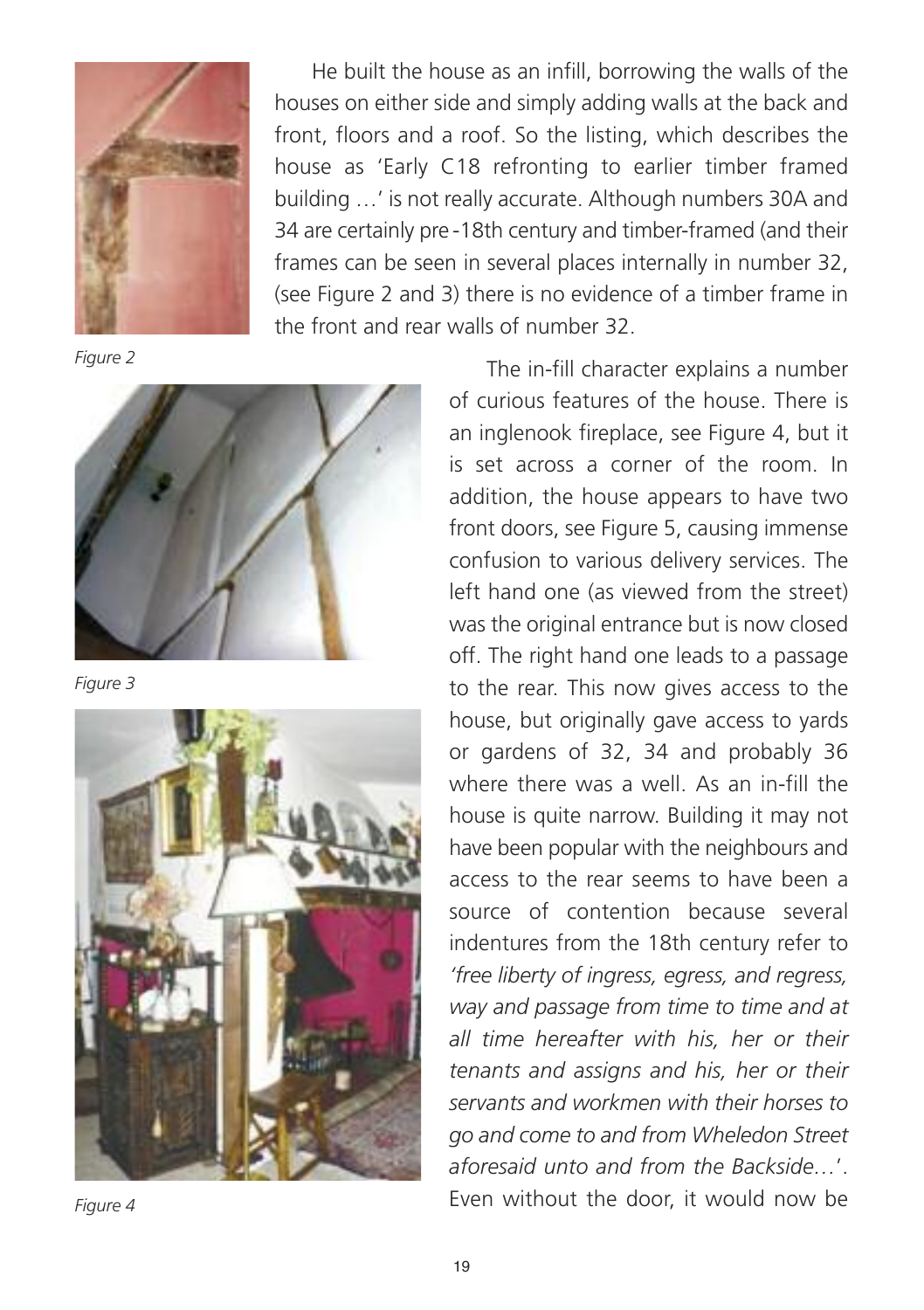quite difficult to get a horse down this passage! The house seems to have had a state-of-the-art fitted kitchen because there are several 18th century references to *'… a bacon rack, a dresser, a safe, a cupboard [and] one leaden cistern …'.*

Richard was a currier - someone who took leather from the tanner, coloured and softened it and prepared it for the cordwainer (shoe-maker) or saddler. He had at least two apprentices. One was John Kempton, for whom a premium of £10 had been paid in 1731. The other was his wife's nephew, Richard Norwood, whose father, James Norwood, had paid £10 to Richard Sheppard for a 7-year indenture. This was good value because Richard Shepherd left the entire business to his former apprentice who set up in what is now Norwood's Court, on The Broadway.

Richard, as a free-holder paying 'scot



#### *Figure 5*

& lot' was one of 130 men in Amersham entitled to vote and he exercised this right in elections held in Aylesbury on the 2nd / 3rd September 1713 and the

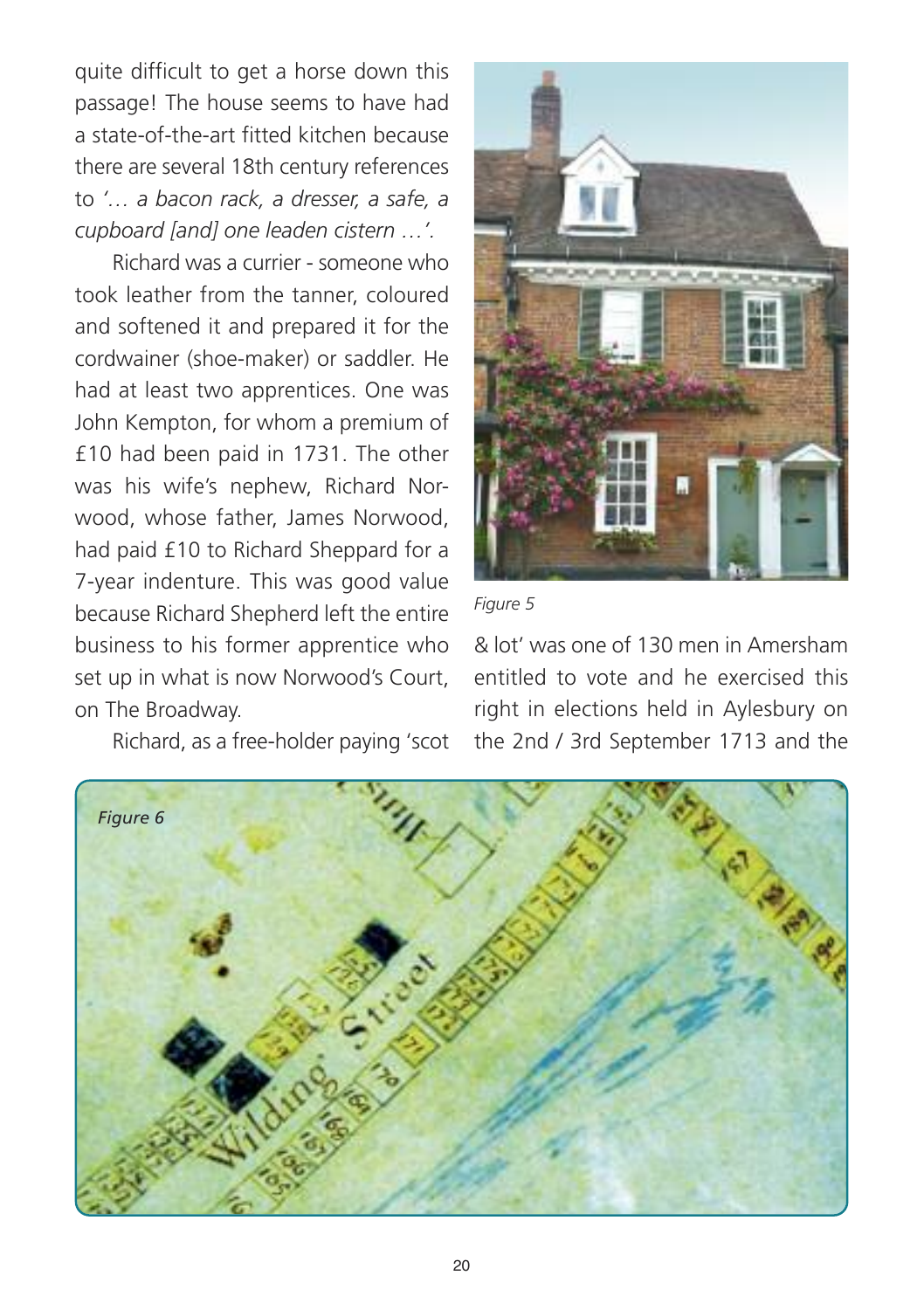4th / 5th April 1722. There was no secret ballot until 1872 and we know in both cases Richard voted for losing candidates (a tradition we continue to this day!). On 4th November 1722, he was assessed for the Parish Poor Relief at 4d. Richard died in 1732 (and was buried in wool at St Mary's Church) but in his will left the property to his wife who remained there until her death in 1745. She, too, was buried in wool at St Mary's Church. The house of 'Widow Sheppard' is marked (no. 168 on 'Wilding Street') on the 1742 *Map of Agmondesham*, see Figure 6. The map had been drawn up on the instruction of the Tyrwhitt-Drake family in order to identify which houses they needed to buy in order to be certain of a majority for their candidates in parliamentary elections. They did not acquire Troye Cottage until 1803.

 An inventory taken at the time of Richard's death valued his business, including skins and oils, some at premises in Beaconsfield and Wycombe, at more than £1700. More interesting, perhaps, is the inventory of the house contents which gives considerable insight into how the rooms were used in

the 18th century. In the kitchen (we now use it as the main sitting room) amongst other things were an oval table, six plain and two arm chairs and three joint stools. There were sixteen pewter dishes, two dozen plates, two cheese plates, one pair of brass candlesticks and snuffers and four iron candlesticks. There was also a pair of bellows, a pair of roasting dogs, three spits, a dripping pan and a mortar and pestle. In the parlour (the front room, where Richard probably met his business clients) were a clock, five plain and one armchair, a pier glass (mirror), an oval and a square table and various fire irons. In the cellar was a kilderkin and two firkins, the former holding 17 gallons (79 litres), each of the latter held half that amount. In the Best Chamber (now our main bedroom) was a bedstead with feather mattress, a bolster, two pillows and a quilt. There were also three plain and two arm chairs, a dressing table with drawers and mirror. There were also various curtains and fire irons.

### Dr Peter Borrows

### *This article has been adapted from a much longer article on the Amersham History website,*

*https://amershammuseum.org/history/research/other-articles/house-history-detective/, which also includes the later history of the house. The history is also covered in a talk sometimes given by Peter and Marian Borrows to local history societies.*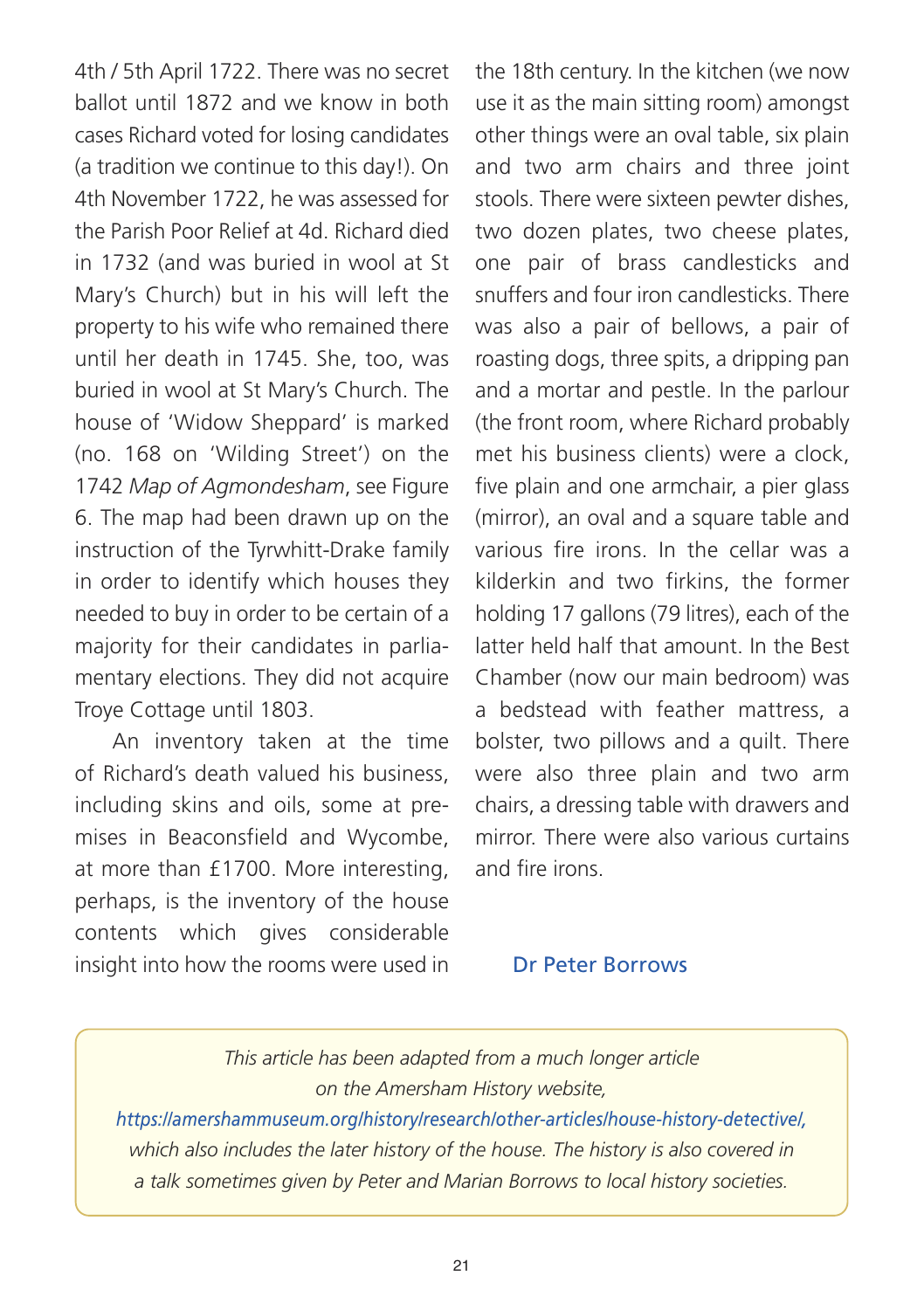## **More Graffiti** in **Old Amersham**



 $\frac{1}{2}$ n the September 2018 issue of the Amersham Society Newsletter (page 19), I reported on several examples of graffiti found in the Old Town, especially signatures on a window in the Market Hall. Following that article, a resident of the Old Town approached me to say that one of her windows had an inscription – in Latin *(See Figure 1)*.

The inscription appears to read:

*Mentila et vulva saepe junguntur in una – 1748*

When I went to have a look at it I realised that there was a second, much cruder, inscription on the diamond pane immediately below the Latin one. It also became apparent that although the second inscription had been written from the inside of the building, the Latin inscription was on the outside (although of course the pane may have been reversed over the last 270 years).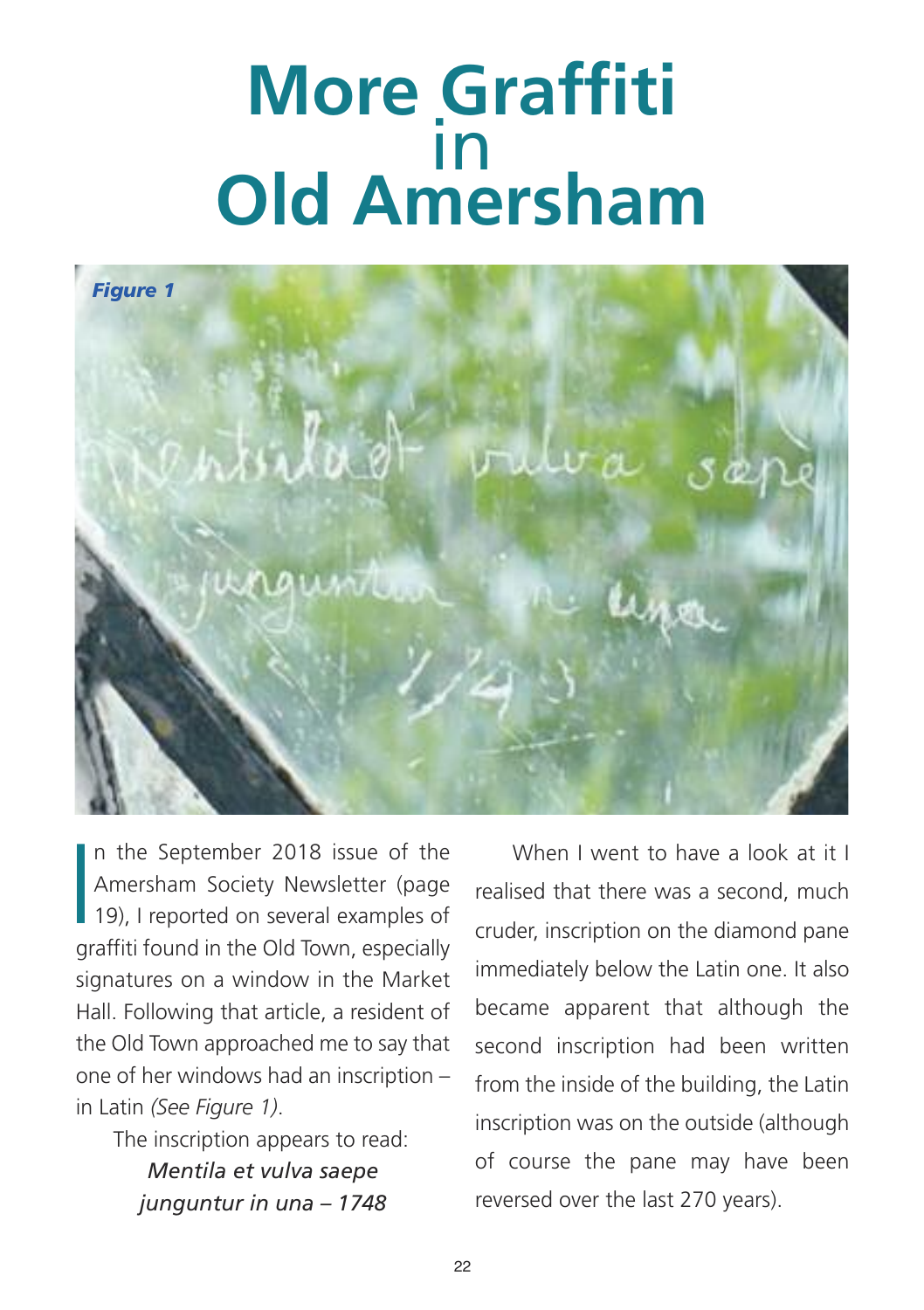Because the inscription is on private land we are not specifying its exact location and because it is rather vulgar we are not publishing a translation – that may, of course, provide an incentive for your teenage children or grandchildren to do their Latin homework.

 The other inscription is rather less intriguing. Although undated, the writing is in an obviously much more modern style. Census and similar records show a number of people with the surname Slade in the area in the 20th

century. The inscription has been identified as being by Barry Slade, who was born in the Old Town and has lived and worked his entire life here.

 When leaded windows were repaired it was apparently often the custom for the craftsperson concerned to inscribe her / his initials or signature on one of the panes, much as an artist might sign her / his work- unlike the Latin inscription this is certainly not graffiti!

### Dr Peter Borrows

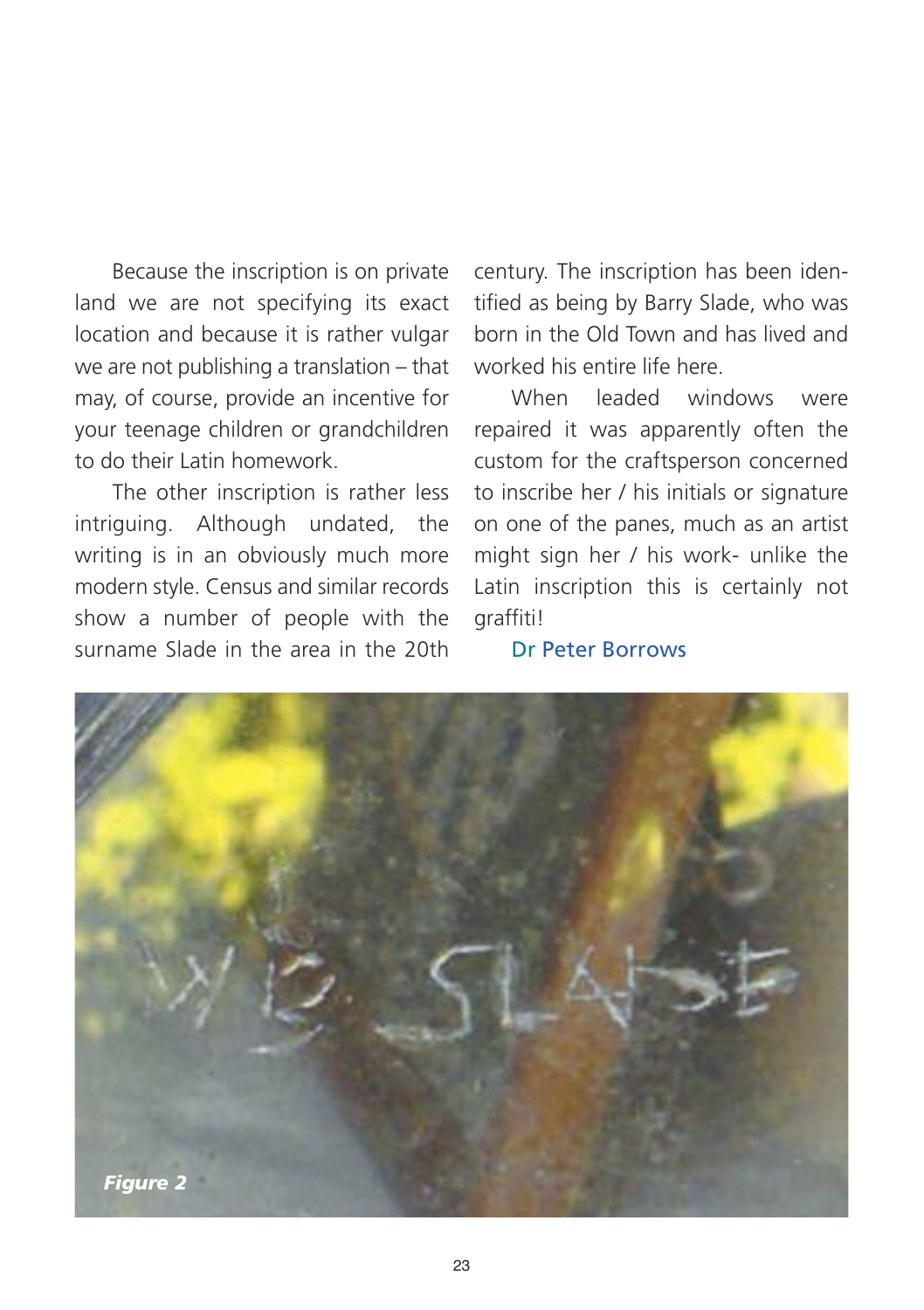





 It's been a wonderfully busy and enjoyable spring and summer in the museum. Despite the mixed weather our visitor numbers have been very good and we're hoping to at least match our record-breaking year of 2018. Detailed below are some of the highlights from our recent work.

### **Women at War**

We are now close to finishing our Women at War project, which has included extensive research into the lives of local women and their role in the campaign for suffrage and in WWI. We have drawn the research together into a book, 'Women at War' written by Alison Bailey, which was published in July. The book has sold extremely well and we're now working on some resources for secondary school aged children, enabling local teachers to include the stories of local women in the national story of women's suffrage.

 This project has been supported by the Heritage Fund. You order copies of the book online or buy a copy from the museum's shop.

> *Amersham's Women at War an image of the pamphlet written by local resident A M Wright.*

### **HOW I BECAME A SUFFRAGETTE**

Bv

A. M. WRIGHT

In 1908 a friend asked me to go with her to a Macting for Votes for Watten in the Albert Hall, at which both Mrs. Pankhurst and her daughter Christiabel were to speak. I had always believed firmly in the need for Woman's Suffrage but of course could not approve of all the things done by these woman to call attention. to their political demand. I had not yet paused to remember. that men when persistently deribly a vote had burst the Marsion House, three prisons, fony-two private dwellings and warehouses in Bristol and half the city, causing the death of countless. people, whereas these women were mader a piecipa to warrifical themselves rather than endanger the lives of their opponents. The Hall was packed and the audience wast enthusiastic. At the and we were asked to make contributions to the CAUSB either by cheque, cast, or promise cards. It amazed are to see from the seeding board on the platform the generosity of the women, who for the most part were workers, professional ar mherwise, and fifty years ago woman's remaintation was low in the extreme. In the women's labour was the only clean labore in Britain, whereas in America and the Firipine, as it was then, there were usually cheap colorized workers.

Mrs. Pankhurat, whom I had not hithere wan, by her nobility of bearing, obvious areadfish devotion to the Cause, and inspiring speech, completely carried me away and the Votes for Women Movement became a religion to me. I was wreking very lainlist the time, visiting whould in London and the suburbs, couching students for College and coaminations and any work by me for Women's Suffrage had to be done in my spare time.

I well remember my first experience as a paper seller. It was a Saturday during the mickday sush and I was ordered to stand outside Bord Street Tore Station in Oxford Street; I received my commons batch of the weekly journal Votes for Women together.

ı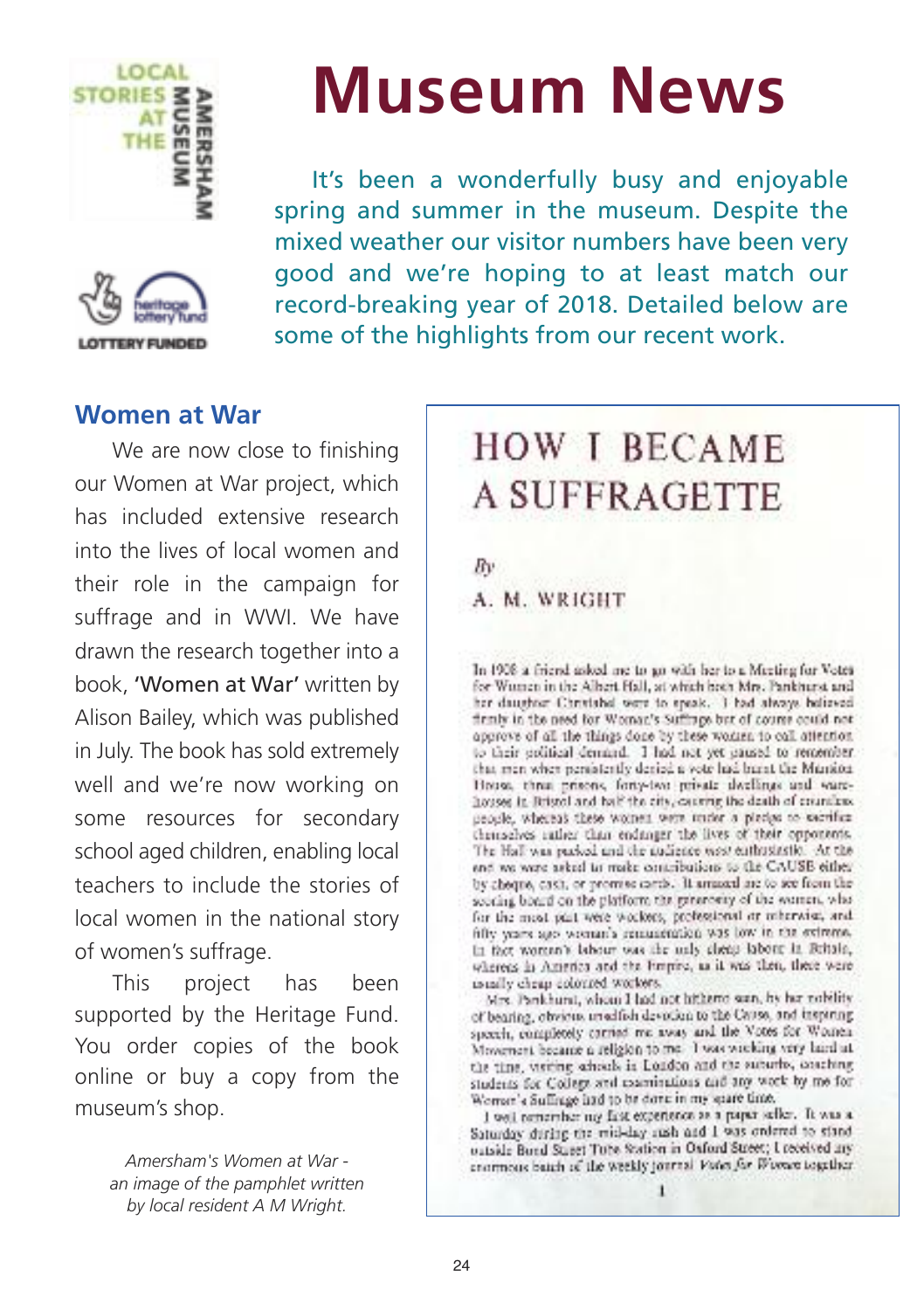

*Arts & Crafts architecture in Amersham - Fulbeck: 'Fulbeck, The Avenue, Amersham-on-the-Hill. Kennard's drawings for Alfred Ellis's house were published in the Building News in 1906'*

### **Housing Projects**

 This year we've been researching local, 20th century housing. Over the summer we produced a small exhibition about the history of social housing and this autumn we will display an exhibition of images of local Arts and Crafts buildings, particularly the work of J H Kennard. If you have a story or information about your home please do get in touch with us.

 The exhibition opens on 18th September and runs until the end of November. Alison Bailey will be giving a talk about Arts and Crafts Amersham on Wednesday 23rd October. See website for further details.

### **Age Friendly Project**

 Since the beginning of January we have been running a second strand of our Age Friendly programme. During 2017 / 2018 we were able to extend our work with older people which was a combination of work at the museum

and outreach work in care homes and with community groups through creative and reminiscence work. Following this we wanted to expand and extend our work to include those who were living at home but who might be isolated.

 Through the new project we're running sessions, led by an artist, to make memory boxes in three local care homes in the local area. Our project coordinator and the artist run the sessions and for each home (and set of participants) there are around four sessions. Participants chose to make a box or frame about their lives or part of their lives; the feedback from participants and those who support them has been overwhelmingly positive.

 We've also set up a Reminiscence at Home project, where we're recruiting and training volunteers to visit people at home and talk to them about their lives (over six to eight sessions). The volunteer then writes their life stories into memory books. We're aiming to work with 20 older people between now and June 2020; we have almost reached our target but we're still looking for people who might be interested in being involved.

 The project has been supported by the Paradigm Foundation, Chiltern District Council, the Shanly Foundation, W G Edwards Charitable Foundation. Waitrose and Barnett Waddingham.

 For more information email Jane@amershammuseum.org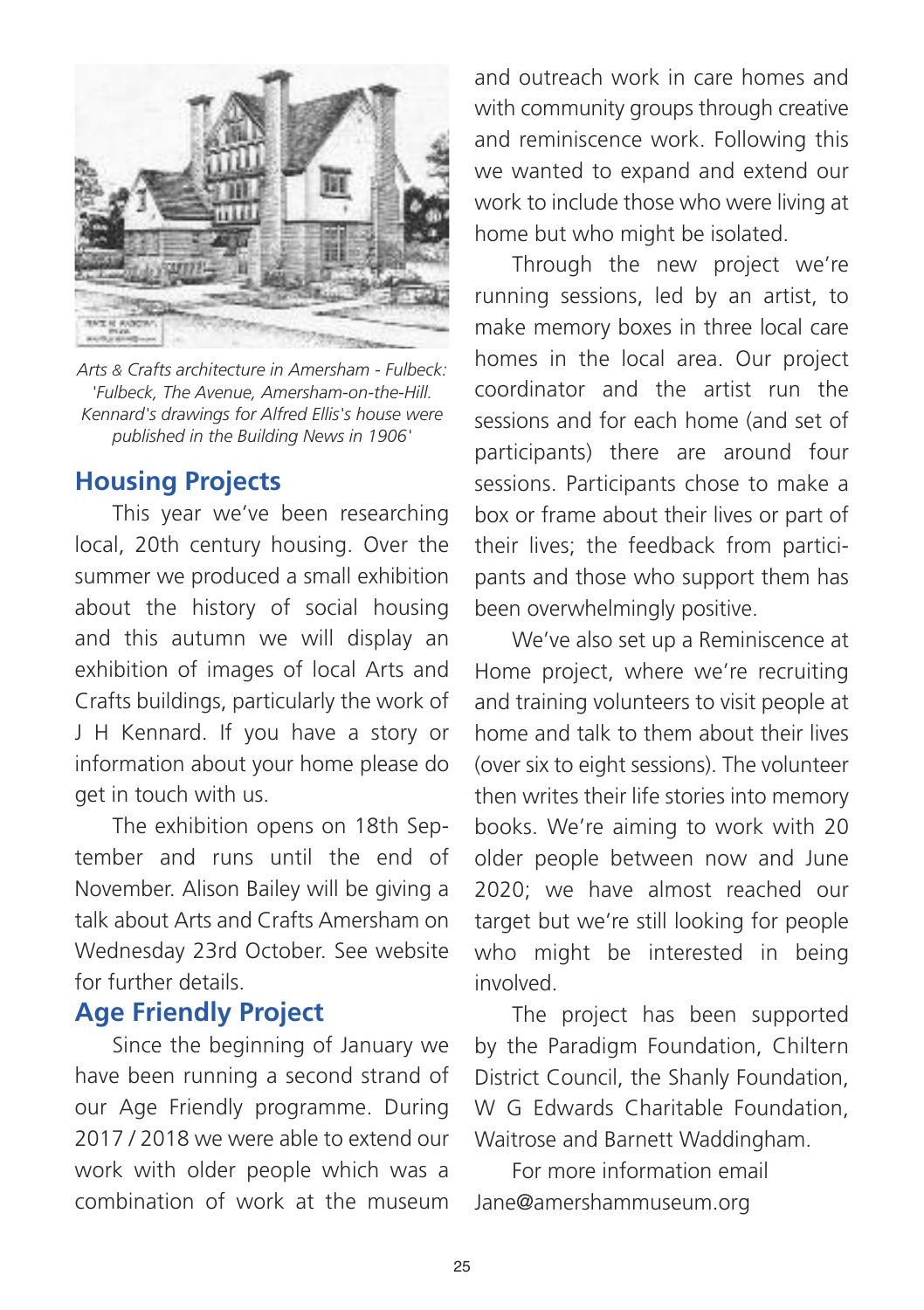

*The Mobile Museum*

### **Mobile Museum**

 Earlier this year we launched Anthony, a mobile museum. He is named Anthony after the museum's former chairman, Anthony del Tufo, who helped set up the museum.

 The Mobile Museum is a mobile exhibition, housed in a retro-style vehicle, which tells the story of Amersham in the 20th century. The Mobile Museum showcases a range of mixed media work, including oral history, film, photographs, documents and objects. The design and fit-out were created with the help of local people.

 This summer we have been travelling to schools, care homes, fetes and festivals with Anthony. We have received lots of positive comments; people love the vehicle and they're interested to find out about the project and our work. It is proving to be a great way of reaching out to people who don't know about the museum or haven't visited before.

Support for the Mobile Museum has come from the National Lottery's Heritage Fund, the HS2 Community and Environment Fund, Amersham Local Area Forum through Amersham Decides, Chiltern District Council, Amersham Action Group and the Friends of Amersham Museum.

### **Understanding the Chilterns**

 We're delighted to be part of a new project, Chalk, Cherries and Chairs, an exciting new partnership scheme led by the Chilterns Conservation Board. The five-year scheme has been awarded a National Lottery Heritage Fund grant of £2.4m and will deliver a suite of projects across three key themes: wildlife and landscape, heritage and landscape and people, communities and landscape.

 Further supported by a wide range of partners and funders, Chalk, Cherries and Chairs is the most ambitious landscape scale scheme in the Chilterns to date. The scheme aims to leave a lasting legacy of improved conservation and land management, partnership working and community engagement.

 As part of the Chalk, Cherries and Chairs project the museum, in partnership with Wycombe Museum, is delivering an education programme for Key Stage 2 aged children at schools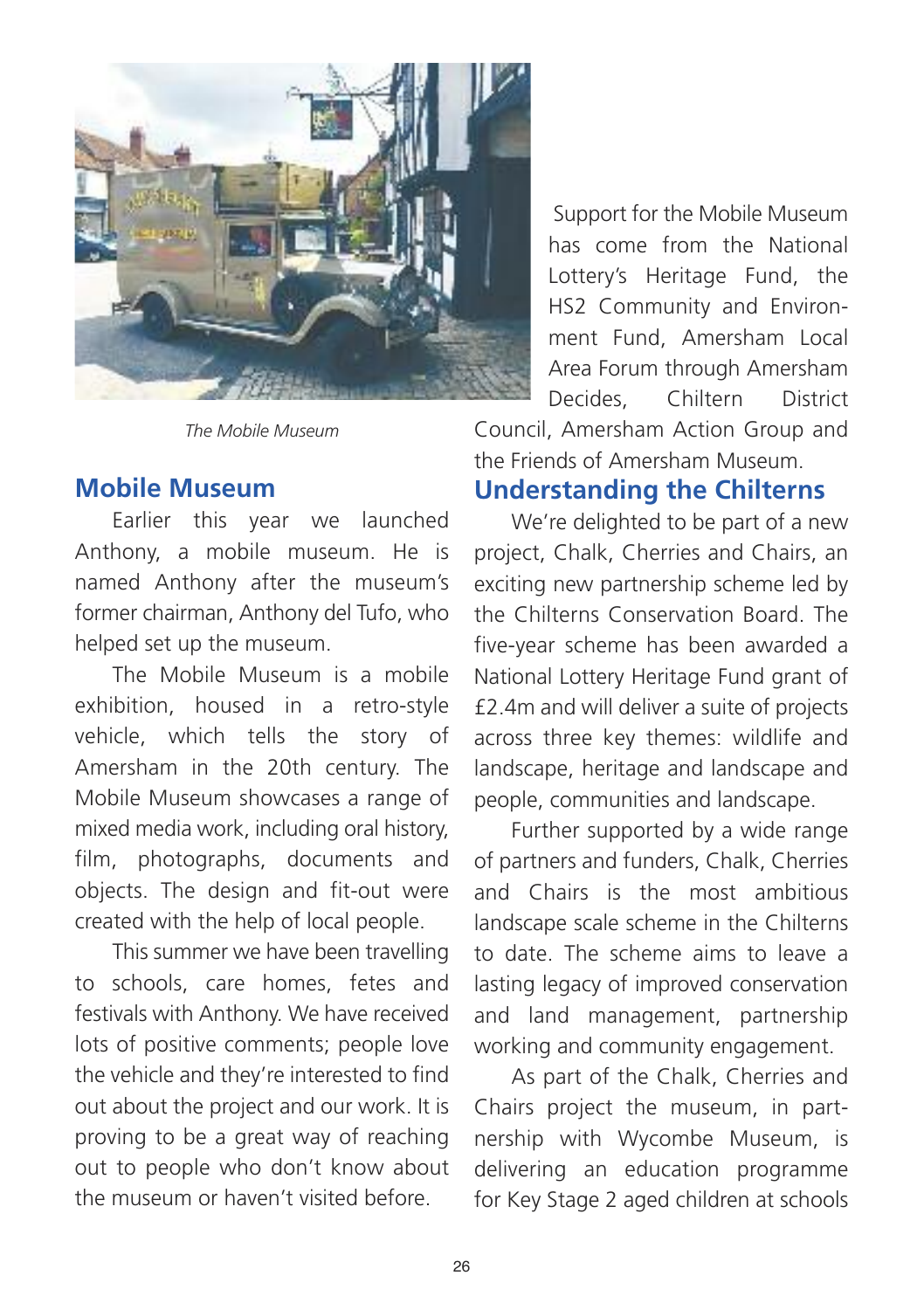in the project area. It will teach children how the Chiltern's natural resources have supported local industry and communities and impacted on the location, type and development of settlements. The project's primary purpose is to inspire the next generation of local children to feel a connection with the special qualities of the Central Chilterns landscape. It is supported by the National Lottery Heritage Fund and the Ernest Cook Trust. We're currently recruiting an experienced education consultant to develop and deliver the project, which will run for five years from 2019 until 2024.



*VE Day (the image is of Winchmore Hill)*

### **VE Day Memories**

 8th May 2020 will be the 75th anniversary of VE Day. To celebrate this we're planning a special month of activities in May next year. We've begun by asking people old enough to remember VE Day about their memories of the event. It could be local to Amersham or it could relate to where they were living at the time. If you have a VE Day memory, please send it in to us at emily@amershammuseum.org

### **Coming up**

There is lots going on in the museum this autumn including:

**C** October walks around Amer-shamon-the-Hill (9th October) and Chesham Bois (16th October), focusing on the Arts and Crafts architecture of J H Kennard, part of the Chilterns Walking Festival.

l Amersham Top to Bottom walks on 10th and 12th October as part of the Chiltern Walking Festival

● A special talk on Arts and Crafts architecture in Amersham, by Alison Bailey on Wednesday 23rd October.

**C** Arts and Crafts Amersham exhibition, which runs from 18th September until the end of November.

l Halloween themed activities in October half-term. We're also running more workshops for families to help restore our doll's houses.

**C** Our new Mini Museum sessions for children aged under five will run fortnightly from Friday 2th September.

**I** Our popular Christmas Fair returns on 30th November and 1st December.

**I** Wreath making workshop on Wednesday 11th December.

 For the details of all these events and how to book (where relevant) please go to our website:

www.amershammuseum.org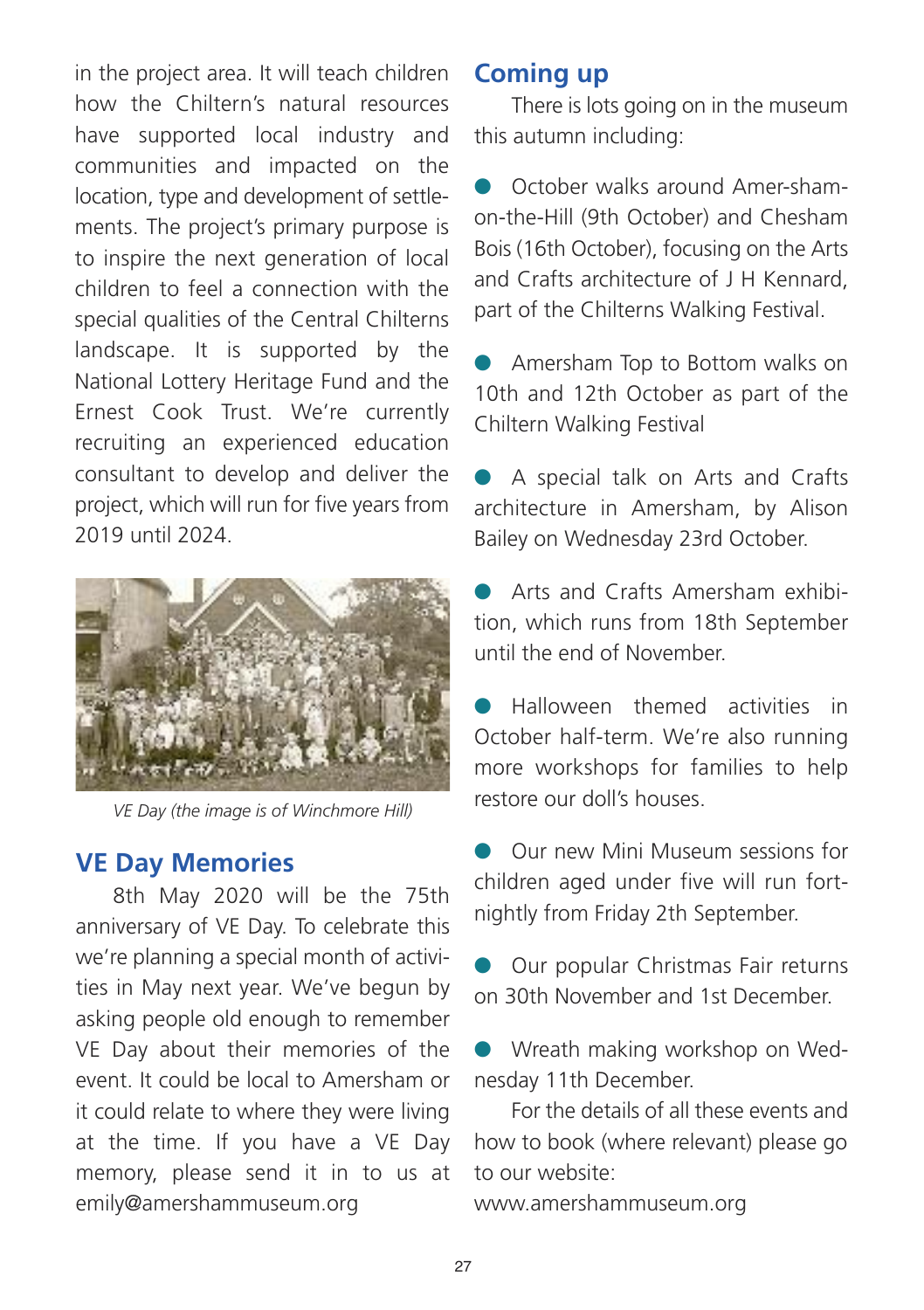## **Amersham Society Summer Garden Party**



We are very grateful to Su and<br>Quentin Chases for letting<br>the party in their beautiful garden (see Quentin Chases for letting the Amersham Society hold the party in their beautiful garden (see also Chair's Report for the AGM page

2) We should also like to thank both our team of helpers, who looked after everyone so well and our members and their guests for joining us on the evening.

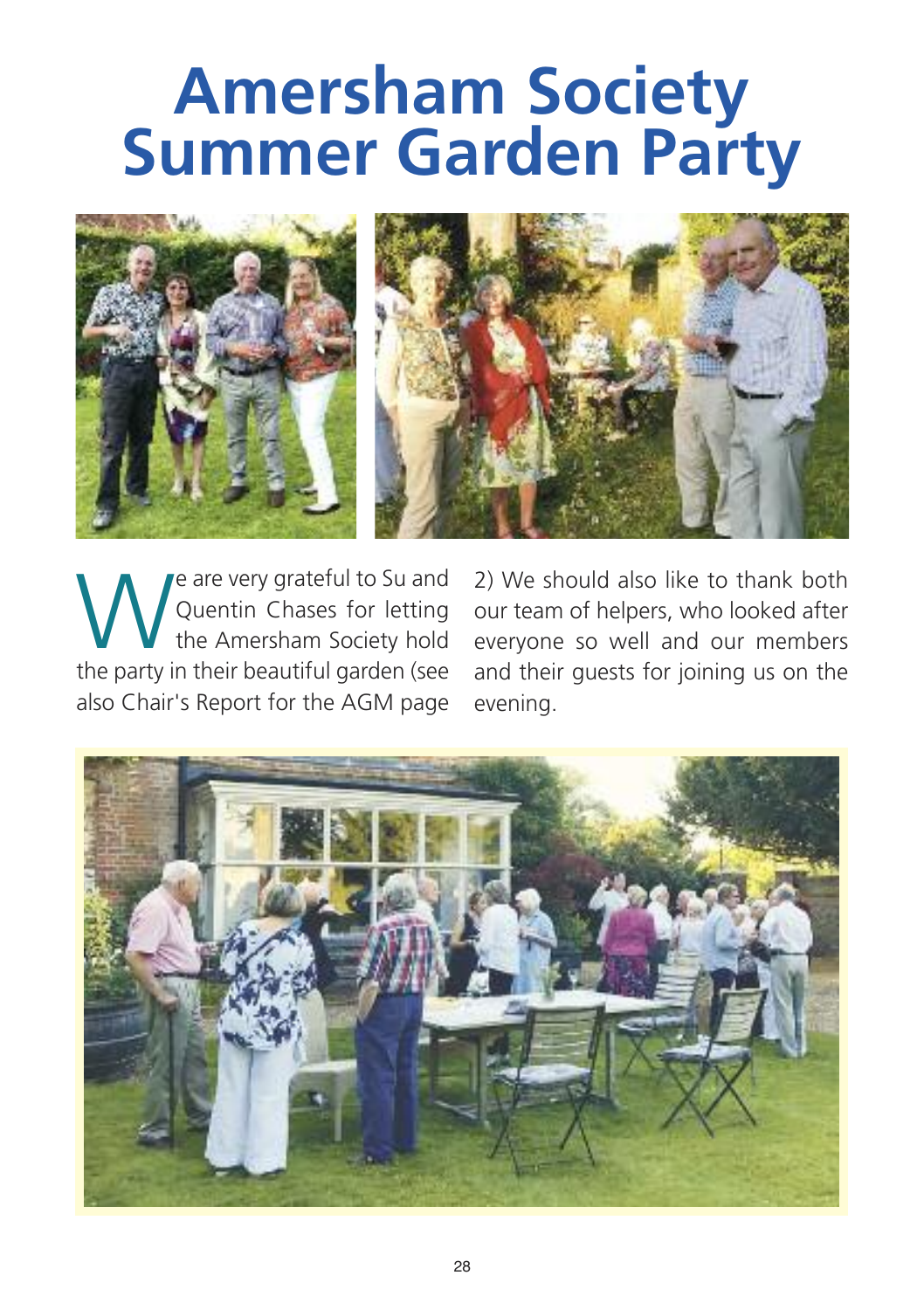



Party photographs by Lena Morgan.